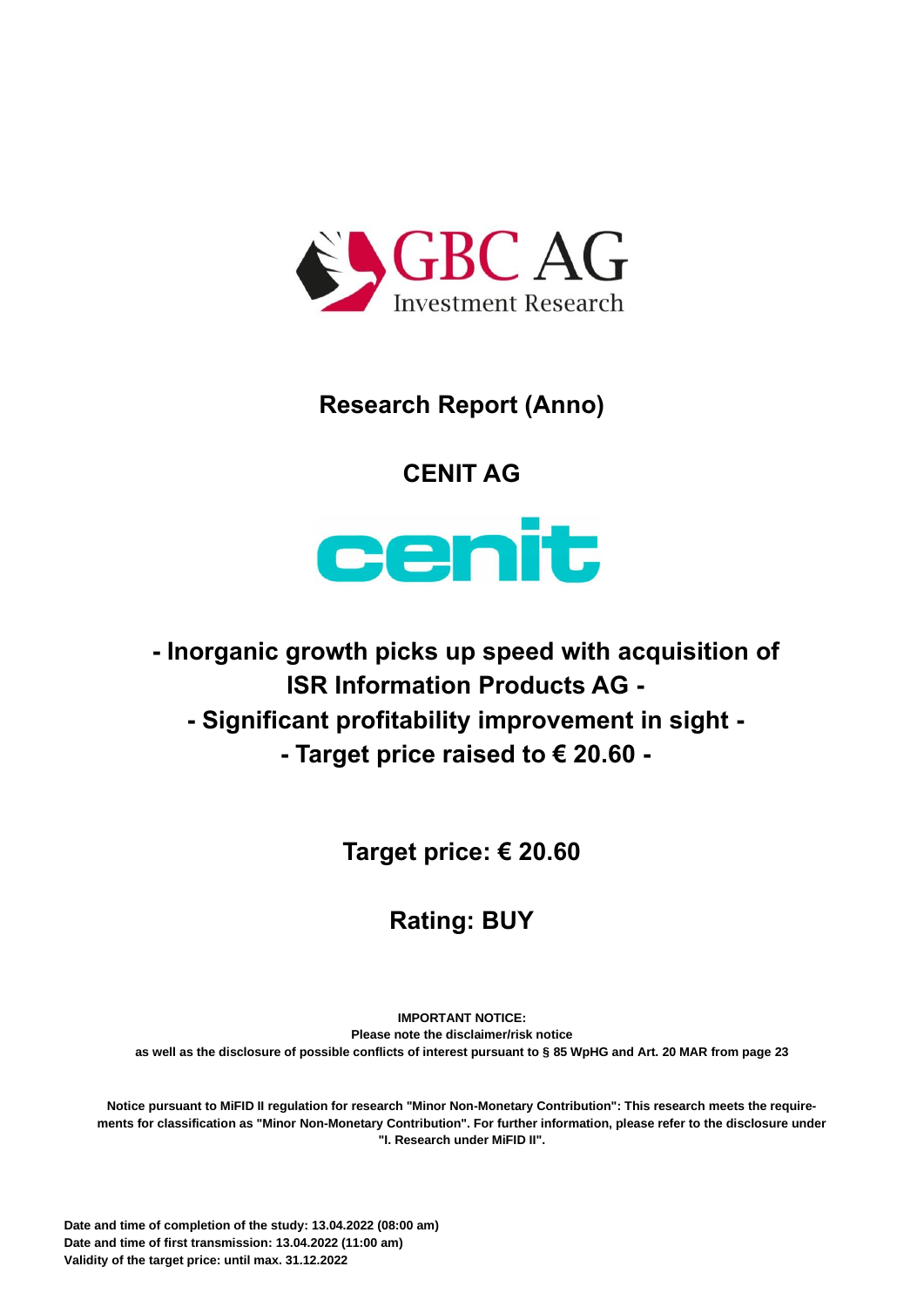

## **CENIT AG\*5a,6a,7,11**

#### **Rating: BUY Target price: €20.60 (previously: €18.80)**

Current share price: 13.60 11.04.2022 / XETRA / 5:36 pm

Currency: EUR

#### **Key data:**

ISIN: DE0005407100 WKN: 540710 Ticker symbol: CSH

Number of shares<sup>3</sup>: 8,368 Market cap<sup>3</sup>: 113.97 Enterprise Value<sup>3</sup>: 95.05 <sup>3</sup>in million / in EUR million

Free float: 62.3

Transparency level: Prime Standard

Market segment: Regulated market

Accounting: IFRS

Financial year: 31.12.

**Analysts:**

Cosmin Filker filker@gbc-ag.de

Marcel Goldmann goldmann@gbc-ag.de

\* Catalogue of possible conflicts of interest on page 24

## **Company profile**

Sector: Software Focus: Consulting and software specialist

Employees: 922 Status: 13.04.2022

Foundation: 1988

Head office: Stuttgart

Executive Board: Peter Schneck, Dr Markus A. Wesel



CENIT has been successfully active as a leading consulting and software specialist for the optimisation of business processes in the fields of Digital Factory, Product Lifecycle Management (PLM), SAP PLM, Enterprise Information Management (EIM) and Application Management Services (AMS) for over 33 years. Standard solutions from strategic partners such as DASSAULT SYSTEMES, SAP and IBM are supplemented by CENIT's own established software developments. These include the FASTSUITE product family for software solutions in the digital factory sector, cenitCONNECT for processes around SAP PLM, cenitSPIN as a powerful PLM desktop, CENIT ECLISO for efficient information management and ECM Systemmonitor for monitoring IBM ECM applications. The company is represented worldwide at 26 locations in nine countries with over 920 employees. They work for customers in the automotive, aerospace, mechanical engineering, tool and mould making, financial services, trade and consumer goods sectors, among others.

| P&L in EUR million \ FY-end        | 31.12.2021 | 31.12.2022e                  | 31.12.2023e                                      | 31.12.2024e |  |  |  |  |
|------------------------------------|------------|------------------------------|--------------------------------------------------|-------------|--|--|--|--|
| Revenues                           | 146.07     | 175.53                       | 193.09                                           | 212.40      |  |  |  |  |
| <b>EBITDA</b>                      | 11.28      | 15.20                        | 18.78                                            | 24.12       |  |  |  |  |
| EBIT                               | 6.23       | 10.15                        | 13.84                                            | 19.29       |  |  |  |  |
| Net profit for the year            | 4.25       | 6.14                         | 8.55                                             | 12.24       |  |  |  |  |
| Key figures in EUR                 |            |                              |                                                  |             |  |  |  |  |
| Earnings per share                 | 0.51       | 0.73                         | 1.02                                             | 1.46        |  |  |  |  |
| Dividend per share                 | 0.75       | 0.50                         | 0.70                                             | 1.00        |  |  |  |  |
| <b>Key figures</b>                 |            |                              |                                                  |             |  |  |  |  |
| EV/turnover                        | 0.65       | 0.54                         | 0.49                                             | 0.45        |  |  |  |  |
| EV/EBITDA                          | 8.43       | 6.25                         | 5.06                                             | 3.94        |  |  |  |  |
| EV/EBIT                            | 15.25      | 9.36                         | 6.87                                             | 4.93        |  |  |  |  |
| KGV                                | 26.81      | 18.55                        | 13.32                                            | 9.31        |  |  |  |  |
| <b>KBV</b>                         | 2.61       |                              |                                                  |             |  |  |  |  |
| <b>Financial dates</b>             |            | **last research from GBC:    |                                                  |             |  |  |  |  |
| 03.04.05.2022: MKK                 |            |                              | Date: Publication / Target price in EUR / Rating |             |  |  |  |  |
| 11.05.2022: Q1 figures 2022        |            | 11.11.2021: RS / 18.80 / BUY |                                                  |             |  |  |  |  |
| 20.05.2022: Annual General Meeting |            | 06.08.2021: RS / 18.80 / BUY |                                                  |             |  |  |  |  |
| 02.08.2022: Half-year figures 2022 |            | 17.05.2021: RS / 17.80 / BUY |                                                  |             |  |  |  |  |
| 03.11.2022: 9-month figures 2022   |            | 12.04.2021: RS / 17.80 / BUY |                                                  |             |  |  |  |  |
|                                    |            | 09.11.2020: RS / 16.40 / BUY |                                                  |             |  |  |  |  |

\*\* the research reports can be found on our website [www.gbc-ag.de](http://www.gbc-ag.de/) or can be requested at GBC AG, Halderstr. 27, D-86150 Augsburg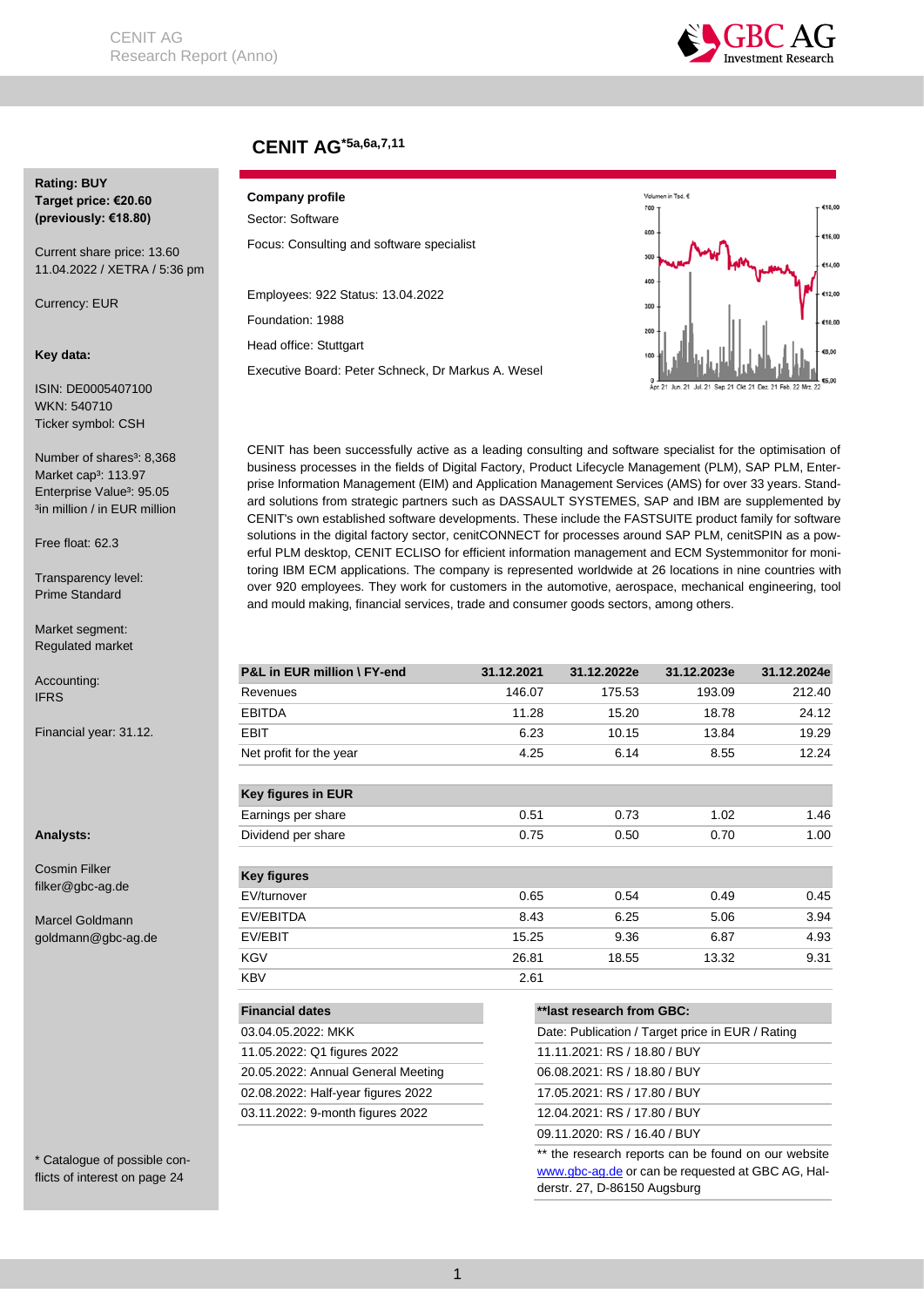

## <span id="page-2-0"></span>**EXECUTIVE SUMMARY**

- On 3 April 2022, CENIT AG announced its first company acquisition since 2017 with the majority acquisition (74.9%) of ISR Information Products AG. The Braunschweigbased company specialises in analytics and process digitalisation and will strengthen CENIT AG's EIM division in the future. With the addition of around 200 ISR employees, CENIT AG, which will then have 300 experts, will advance to become a leading DACH provider in the field of information management and document logistics. At the same time, the ISR acquisition will increase their sales and earnings level (consolidation date: 01.01.2022). According to preliminary figures, ISR generated revenues of € 22.8 million and EBIT of € 3.2 million (EBIT margin: 14.0 %) in the 2021 financial year.
- Before the ISR acquisition, CENIT AG had achieved an increase in sales of 2.8 % to  $\epsilon$ 146.07 million (previous year: € 142.13 million) in the past business year. In-house software sales grew particularly strongly, increasing by 11.1 % to  $\epsilon$  17.69 million (previous year: € 15.93 million). This contrasts with a less dynamic development in sales of third-party software (+1.3 % to  $\epsilon$  88.54 million) and in consulting revenues (+3.5 % to € 39.82 million). This is primarily due to the pandemic effects, which had a particularly strong impact on the aviation, automotive and mechanical engineering sectors addressed by CENIT AG in this area. The increase in high-margin proprietary software sales caused EBIT to rise disproportionately by 71.7 % to € 6.23 million (previous year: € 3.63 million). According to guidance, the CENIT management had expected an EBIT of € 4.90 million.
- Following the acquisition of ISR Information Products AG, the CENIT Executive Board has raised the guidance published in the annual report. Currently, sales of approx. € 170 million and an EBIT of approx. € 9 million are expected. The "CENIT 25" agenda was also confirmed, according to which a total turnover level of € 300 million and an EBIT margin of 8 - 10 % are to be achieved by 2025. An essential aspect of this agenda is inorganic growth. After the ISR acquisition, new acquisitions are to be made regularly in the coming business years.
- In addition, the company plans to further strengthen partnerships with Dassault, SAP and IBM, address new industries, and strengthen collaboration between the five business units. On this basis, organic growth should also progress. We have taken this into account in our forecasts and expect revenues of €175.53 million for the current financial year 2022. In 2023, revenues should increase to €193.09 million and in 2024 to €212.40 million. With the acquisition of ISR, group profitability should increase visibly. By 2024, our last concrete estimation period, the EBIT margin should grow organically to 8.0 %. Together with ISR, however, we calculate an EBIT margin of 9.1%.
- Within the framework of our DCF valuation model, we have determined a new target price of €20.60 (previously: €18.80). The increase in the target price is exclusively a consequence of the higher estimates following the acquisition of ISR Information Products AG. The positive effects from the higher estimates, which we have offset against a liquidity outflow of € 25.80 million (purchase price less acquired liquidity), outweigh the negative effects. We continue to assign the rating BUY.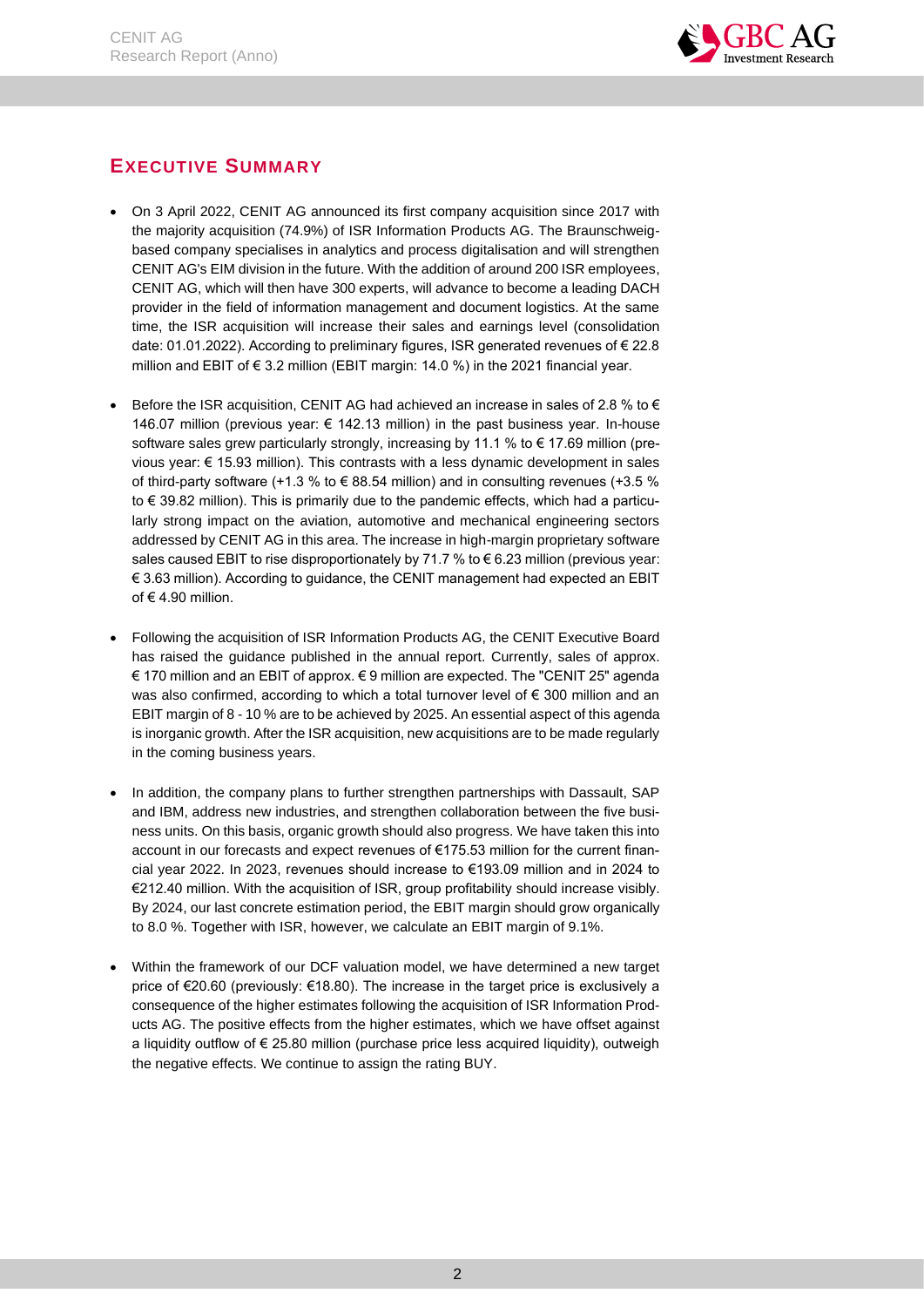

## **TABLE OF CONTENTS**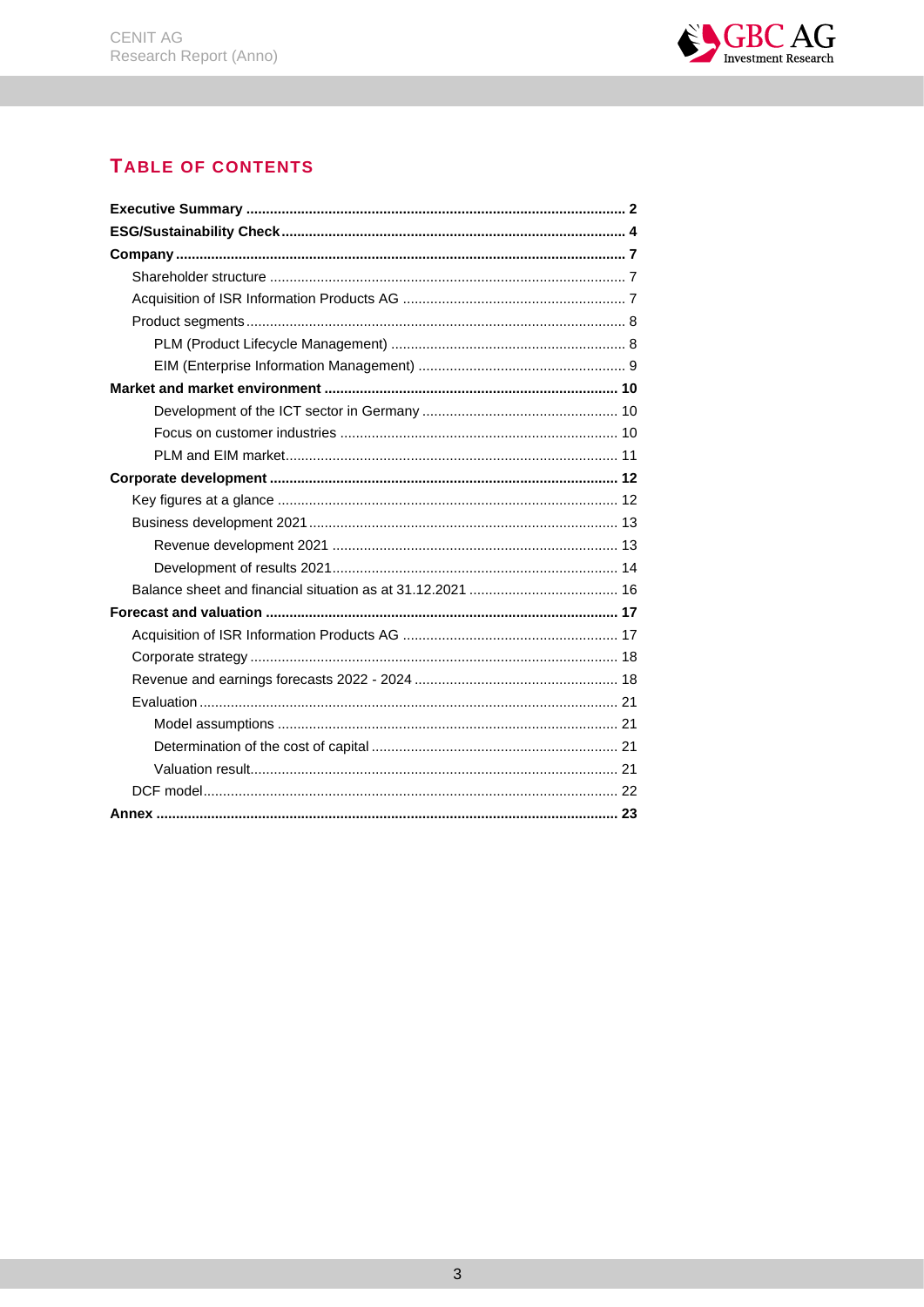

## <span id="page-4-0"></span>**ESG/SUSTAINABILITY CHECK**

In addition to the increasing regulatory aspects (keyword: EU Taxonomy, Financial Reporting Regulation, etc.), the topic of sustainability has another, no less important dimension for CEOs: Today, sustainability and transparency play a decisive role for the valuation of a company on the capital market and are decisive for the investment decisions of institutional investors - both for shares and bonds. Against this background, we have subjected **CENIT AG** to a sustainability check on the basis of our standardised and proprietary sustainability questionnaire in order to create a company-specific ESG profile and to examine concrete sustainability-oriented corporate activities.

**ESG profile:** Sustainability-oriented activities of the company (based on responses to the GBC sustainability questionnaire)

## **E** - Contribution to environmental and climate protection

- ❖ As a system integrator of sustainable software products in the area of Product Lifecycle Management (PLM), CENIT AG contributes to supporting customers in the areas of compliance, sustainability and social impact and to sustainably improving the performance of companies.
- ❖ Application of energy efficiency systems/energy efficiency concepts and conversion of IT equipment to green IT hardware equipment.
- ❖ Back-office activities are carried out paperless (keyword: waste reduction)
- ❖ Conversion of the company vehicle fleet to e-mobility (electric cars + e-bikes)
- ❖ Application of special recycling processes in the sense of the circular economy

#### **S –** Measures for a sustainable working environment and staff development

- ❖ Social commitment is an integral part of CENIT's corporate culture "People for People": Since 2013, the company has organised external and internal aid projects under the umbrella of the CENIT Cares Initiative.
- ❖ Continuing education: wide range of free training and education opportunities, such as IT advanced training or language courses for employees (Developer / Innovation Days)
- ❖ Child support such as kindergarten allowance or childcare allowance
- ❖ Flexitime / flexible working hours
- ❖ Part-time positions for employees with children
- ❖ Home office / remote work
- ❖ Health offers such as back training programmes or stress seminars
- ❖ Regular health checks

#### **G –** Corporate Governance (Sustainable Corporate Governance)

- ❖ CENIT is fully committed to the 10 principles of the UN Global Compact.
- ❖ Environmental and climate protection is anchored in the corporate philosophy: reduction of CO2 emissions and targeted use of resources such as water and electricity, whereby CENIT makes a targeted and sustainable contribution to improving environmental and climate protection.
- ❖ Continuous investments in technologies/digitisation, employees, improvement of energy efficiency systems.
- ❖ Consideration of sustainability aspects as an integral part of the corporate philosophy and strategic orientation of business activities in the context of digital transformation
- ❖ Implementation of sustainable corporate governance

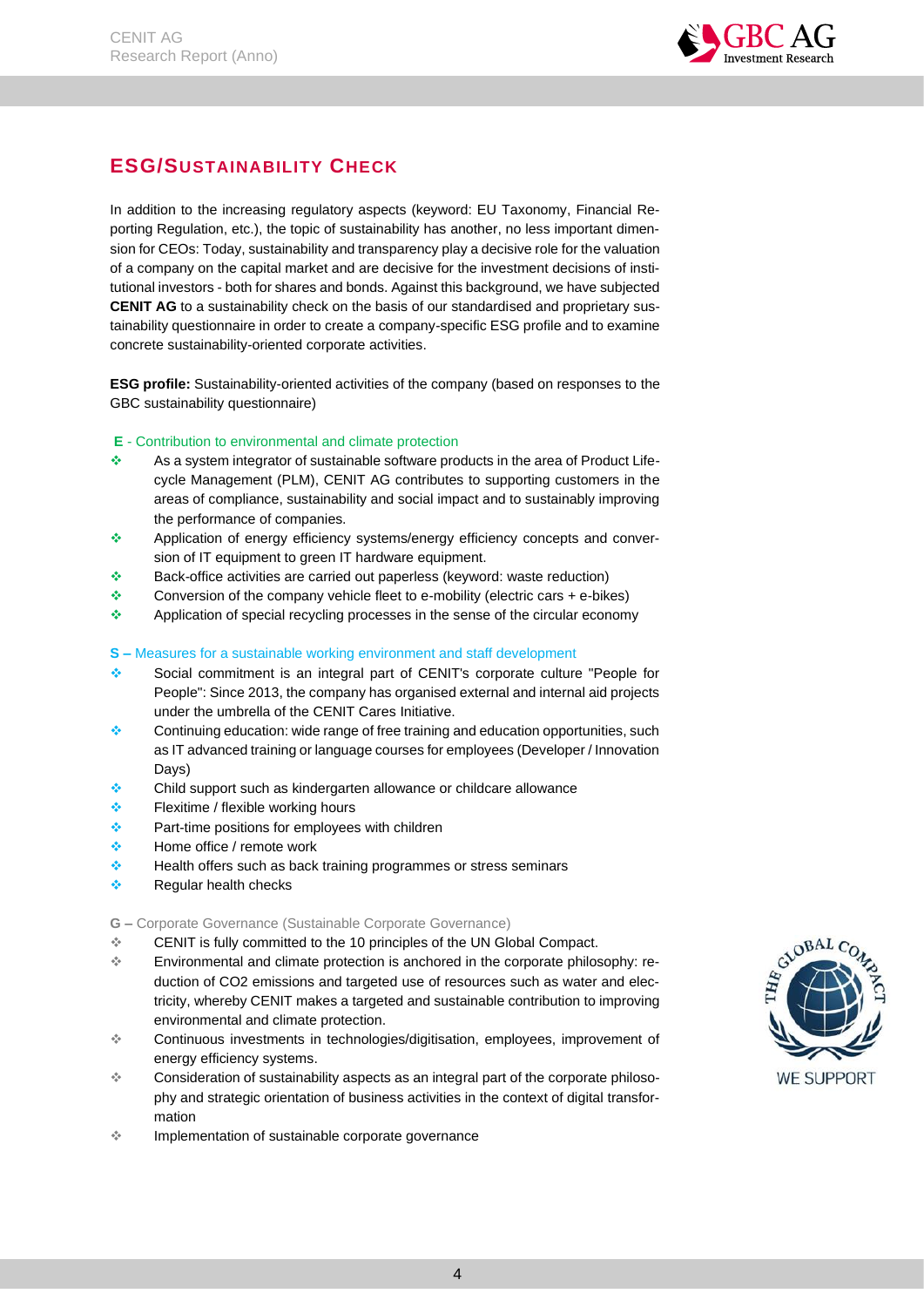

**CENIT AG is a globally active software and process consulting company and offers products and services in the areas of product lifecycle management (PLM), enterprise information management (EIM) and consulting. In this context, the company, as an IT service provider, carries out processes in an efficient, environmentally friendly and resource-saving manner and supports its customers sustainably in the area of process optimisation. Sustainable handling and use of resources is the basis for the company's success. The consideration of climate protection and the promotion of energy-efficient and resource-saving process design, in the sense of sustainability, is one of the elementary fields of action of the company.** 

## **SDG Reference: Company-specific contribution to the 17 UN Sustainable Development Goals (extract)**

CENIT AG makes a significant contribution to the goals: 3, 4, 5, 6, 7, 8, 9, 10, 11, 12 and 17. Thus, the company actively contributes to the fulfilment of 11 of 17 UN sustainability goals. This clearly shows that the consideration of sustainability aspects is an essential part of the business model and the corporate strategy and that the topic of sustainability has an intrinsic value in the orientation of CENIT's business activities.



**IMPACT:** Through its business activities in the area of software and process consulting, CENIT AG, as a system integrator/innovator, makes a sustainable contribution to the digital transformation of business processes and thus makes a significant contribution to the three subsequent UN Sustainable Development Goals.

## **4. quality education - "Ensure inclusive, equitable and quality education and promote lifelong learning opportunities for all".**



As a consulting and software company, employees (human capital) are the key asset of the company. Accordingly, the topic of education in the context of further education and training management as well as talent development enjoys a high priority. At CENIT, sustainable personnel development is essential for the company's long-term success. For this reason, the company has launched various personnel development

programmes. Specifically, the programmes Leaders@CENIT (management development programme) and Talente@CENIT (junior staff development) were initiated. In this context, CENIT initiates educational programmes and further development measures, thereby making a significant contribution to Goal 4 of the UN Sustainable Development Goals.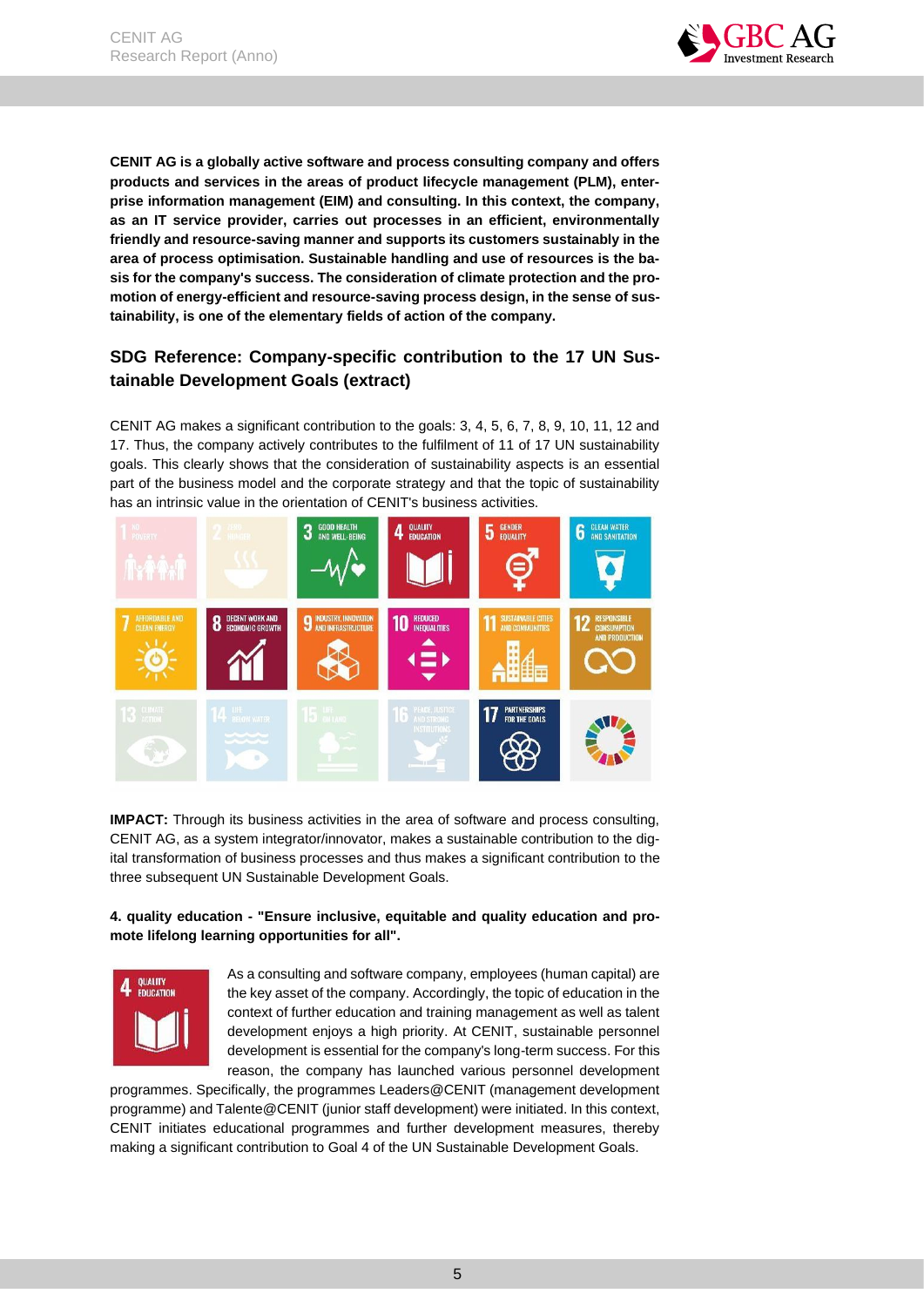

#### **9. industry, innovation and infrastructure - "Building resilient infrastructure, promoting inclusive and sustainable industrialisation and supporting innovation".**



The company focuses on sustainability, innovation and digital continuity. With the help of the implementation of innovative software solutions from Dassault Systemes, CENIT supports its customers in turning the goal of sustainability into reality. Specifically, the products are tested by means of simulation using the innovative technology before actual production and all industrial processes in the product's

value chain are optimised with the help of the 3DEXPERIENCE platform from Dassault Systems. In this way, CENIT is making a significant contribution to modernising industries (keyword: digital transformation) and positioning companies in a sustainability-oriented manner through innovation, as well as increasing the individual resilience of the companies (industry).

## **12 Sustainable consumption and production - "Ensuring sustainable consumption and production patterns".**



As part of the digital transformation or digital continuity, CENIT is constantly pushing to optimise the production processes of customers and industry and to implement sustainability-oriented mechanisms. As a partner in the digital transformation, the company gains direct access to the production patterns of the companies and can align these in terms of sustainability and thus align the production processes in a

resource-oriented and environmentally friendly way.

## **GBC Sustainability Conclusion:**

In summary, CENIT AG addresses a total of 11 of the 17 UNESCO sustainability goals and thus makes an active contribution to their achievement. This ensures an investment in a sustainably operating company and is thus suitable for a sustainability-oriented (ESGcompliant) portfolio. CENIT thus offers potential investors the opportunity to actively invest in a system integrator and innovator in the context of digital transformation, taking sustainability aspects into account.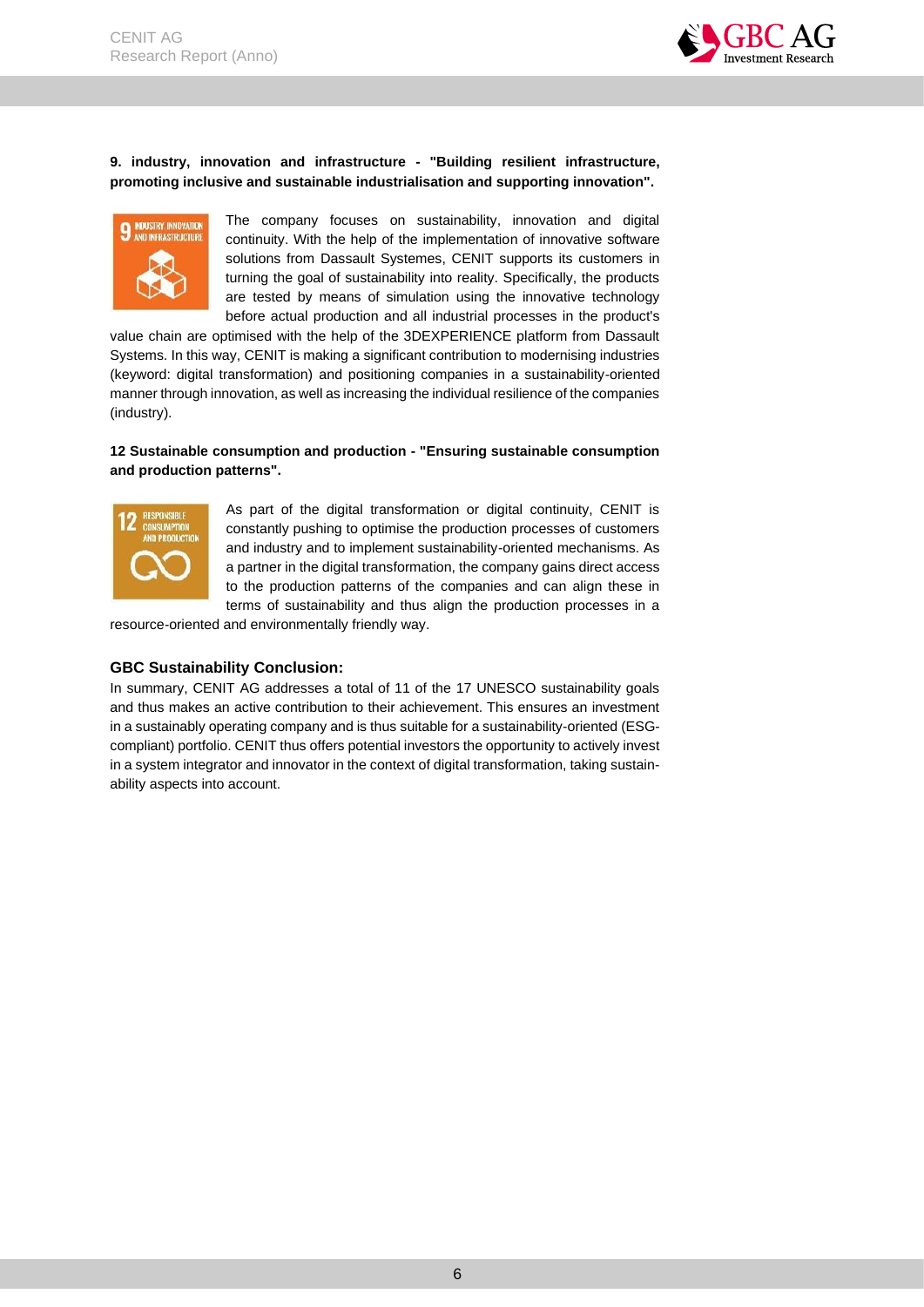

## <span id="page-7-0"></span>**COMPANY**

<span id="page-7-1"></span>

## <span id="page-7-2"></span>**Acquisition of ISR Information Products AG**

On 3 April 2022, CENIT AG announced the acquisition of a majority stake in ISR Information Products AG (ISR for short), marking the first acquisition since the 2017 financial year.

ISR Information Products AG is a full-service provider for analytics and process digitalisation with headquarters in Braunschweig. With its product portfolio, which includes the business areas "Analytics & Insights", "SAP Information Management", "Digital Operations" and "Application Management", ISR supports customers in the design and implementation of analytical systems and digital end-to-end processes using cloud-based SaaS solutions. One such solution is "Buildsimple", an A.I. platform developed by ISR for the cloud distribution of document management solutions.

With the acquisition of ISR, CENIT AG's EIM division will be significantly expanded in terms of both personnel and operating figures. With the addition of around 200 ISR employees, CENIT AG, with a total of 300 experts, will advance to become a leading provider in the field of information management and document logistics in the german speaking region. In terms of customer acquisition, this partnership will allow us to address larger customers.

## **Key figures of ISR Information Products AG**

| . .<br>In $\epsilon$ m | FY 2016 | FY 2017 | FY 2018 | FY 2019 | FY 2020 | FY 2021* | <b>CAGR 16-21</b> |
|------------------------|---------|---------|---------|---------|---------|----------|-------------------|
| Revenues               | 15.33   | 15.90   | 17.44   | 20.64   | 21.26   | 22.8     | 8.3%              |
| <b>EBIT</b>            | 0.23    | 0.91    | .90     | 2.66    | 2.46    | 3.2      | 69.8%             |
| <b>EBIT</b> margin     | .5%     | 5.7%    | 10.9%   | 12.9%   | 11.6%   | $14.0\%$ |                   |

*Sources: bundesanzeiger.de; CENIT AG; \*provisional figures*

According to preliminary figures, ISR generated sales revenues of € 22.8 million and an EBIT of  $\epsilon$  3.2 million (EBIT margin: 14.0 %) in the past business year. With the profitability significantly above the group-wide EBIT margin of the CENIT Group, CENIT should already show a general margin improvement at the time of consolidation (01.01.2022). The purchase price for 74.9% of the ISR shares amounts to € 28 million. We assume that ISR had cash and cash equivalents of  $\epsilon$  2.10 million at the time of acquisition, so that a net outflow of liquidity of  $\epsilon$  25.90 million can be assumed for CENIT AG. For the remaining 25.1%, CENIT will be granted pre-emption rights and purchase options and the sellers will be granted put options.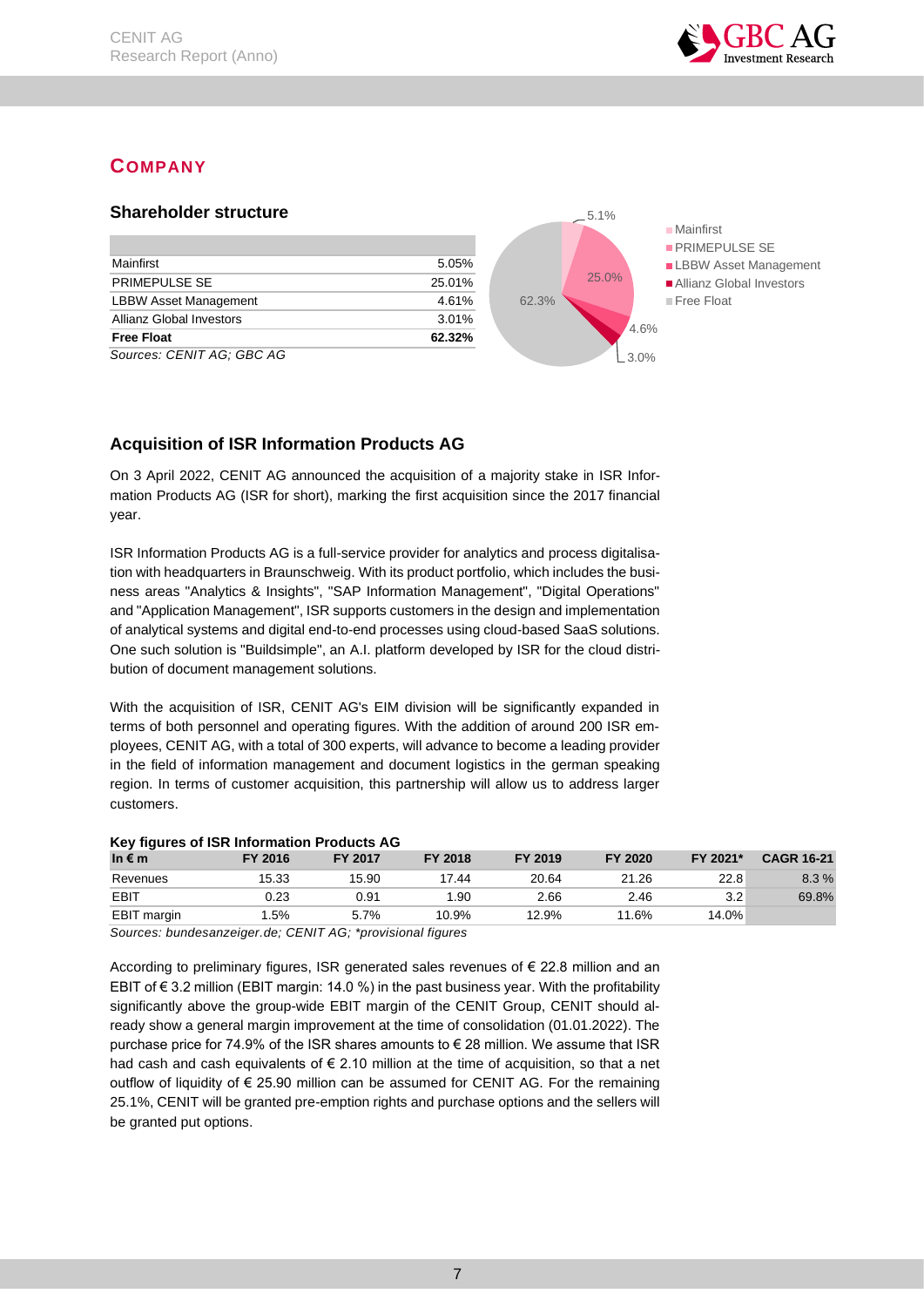

## <span id="page-8-0"></span>**Product segments**



*Sources: CENIT AG; GBC AG*

The product range of CENIT AG can be divided into five business segments, which in turn are assigned to the two segments "PLM" and "EIM".

## <span id="page-8-1"></span>*PLM (Product Lifecycle Management)*

In the PLM area, the company primarily acts as a partner and integrator of standard products from Dassault Systèmes and SAP in combination with industry-specific solutions of its own. PLM customers typically come from the manufacturing industry and use CENIT solutions to optimise business processes from product development to production. The use of PLM solutions enables the user to map business processes and product knowledge over the complete product life cycle and to digitally simulate the production process. This enables a better understanding of the company's processes. In addition to reducing downtimes and shortening the time to market, quality improvements can be achieved while at the same time saving costs. The main customer sectors in the PLM area are the automotive, aerospace, mechanical engineering and tool and mould making industries.

In this product segment, CENIT primarily acts as an integrated value-added reseller (VAR) of solutions from Dassault Systèmes, the largest provider of PLM solutions with a global market share of 33% (as of 2017). With the 2017 acquisition of Keonys, the largest reseller and integrator of Dassault PLM products in France, Belgium and the Netherlands, CENIT has advanced to become Dassault's largest VAR worldwide.

In addition to Dassault products, CENIT also offers its own FASTSUITE software, which, supplemented by partner software, covers the major part of the manufacturing process. The software support for these digital factories covers the areas of project planning, simulation and optimisation of manufacturing processes through to the programming of NFC and robot cells.

As a long-standing SAP consulting and development partner, CENIT enables the integration of the two product worlds of Dassault and SAP via its own concept and thus offers customers the freedom to use both platforms.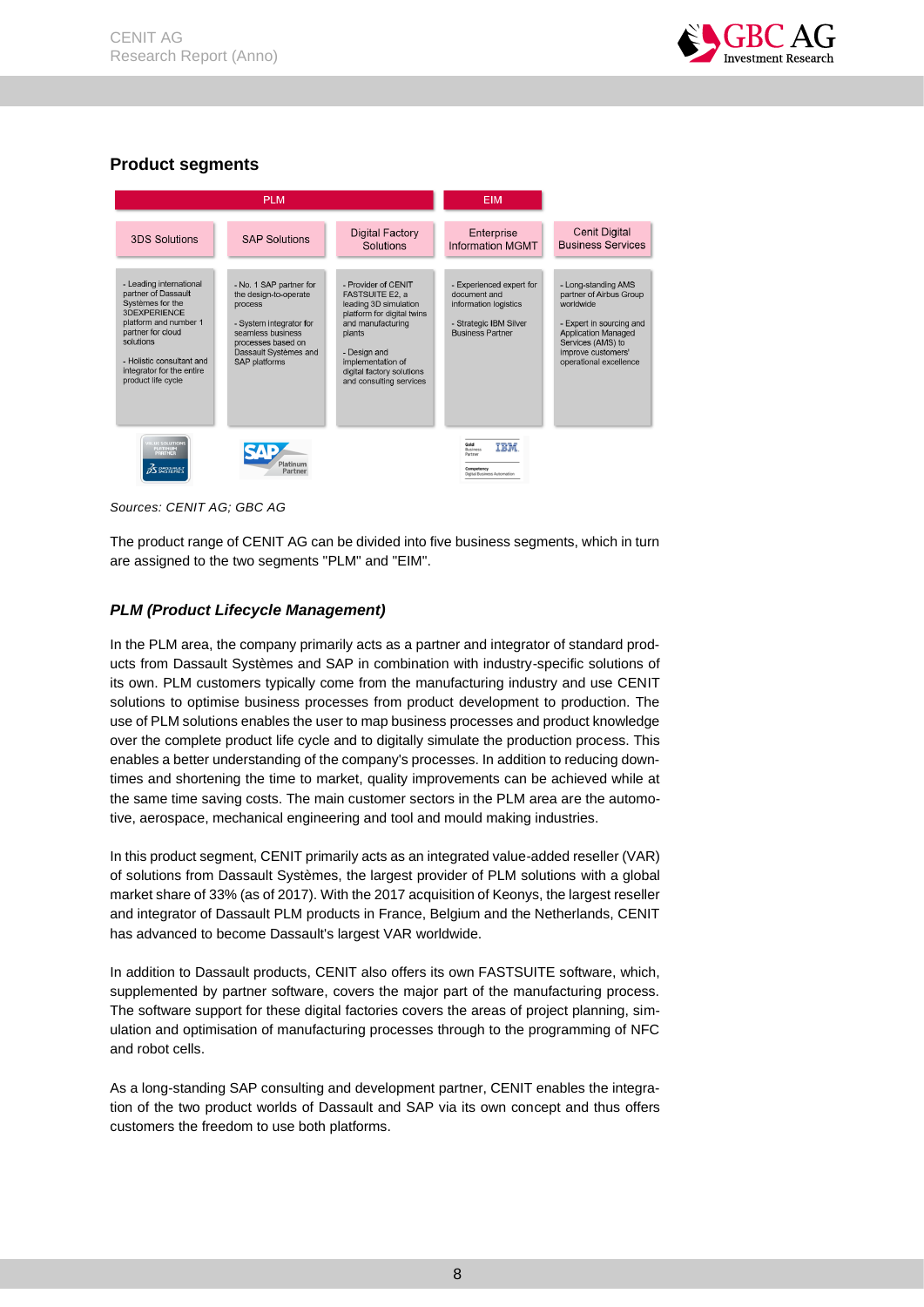

## <span id="page-9-0"></span>*EIM (Enterprise Information Management)*

An Enterprise Information Management system allows for the efficient capture, management, storage and provision of data and documents and serves to support organisational processes. The goal of implementing an EIM system is to create a uniform information platform in order to avoid data and document redundancy, to provide necessary information and to control processes. EIM solutions include various information technologies, such as document management, knowledge management, workflow management, etc.

In this product segment, CENIT offers consulting and integration services, which are supplemented by software solutions from market-leading software partners and its own solutions. After the acquisition of ISR Information Products AG, this business segment will be expanded to include its products and will experience a considerable increase in sales and earnings.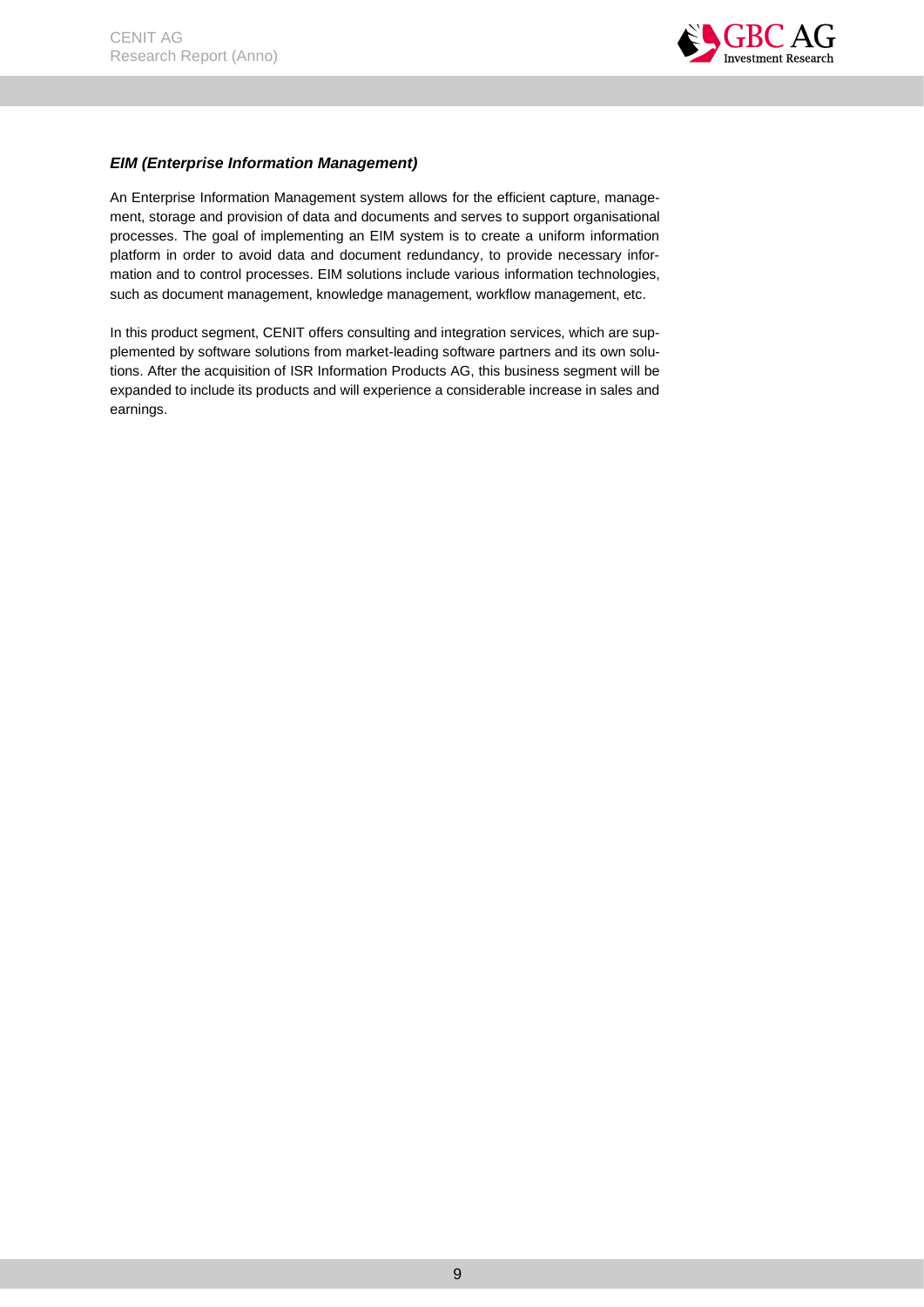

## <span id="page-10-0"></span>**MARKET AND MARKET ENVIRONMENT**

## <span id="page-10-1"></span>*Development of the ICT sector in Germany*

The effects of the corona crisis have also had a strong impact on the ICT industry over the past year. As in the first year of the pandemic, the trend towards digitisation was an important factor for industry development. According to a survey conducted by the industry association BITKOM, around half of the companies surveyed stated that they had implemented digitisation projects during the corona pandemic. At 64%, around two thirds of the companies also said that digital technologies had helped them to cope with the pandemic. For almost all companies (95%), the digitisation of business processes has become more important in the pandemic environment. Among other things, the increased use of home offices or the greater need for decentralised data availability played a major role here. Overall, the positive effects outweighed the negative ones, so that total market sales in 2021 in Germany rose by 3.9% to  $\epsilon$  178.4 billion.

The ICT forecasts for the current 2022 business year must be seen against the background of the consequences of the Ukraine war, which have not yet been taken into account and cannot be foreseen. At the beginning of February 2022, Bitkom reported a renewed improvement in the business expectations of digital companies. Due to the high prevailing demand as well as the confidence that the supply bottlenecks will end soon, the Bitkom-ifo digital index had risen to 30 points at that time and was thus at the pre-corona level. For the current business year, an overall market increase of 3.6% is expected.

## <span id="page-10-2"></span>*Focus on customer industries*

Overall, CENIT is thus part of a growing industry with its two business segments PLM and EIM. However, the industry focus in the PLM segment, which has higher sales, plays an important role here. In the past business year, CENIT also generated a significant share of its sales with customers from the automotive, manufacturing/mechanical engineering and aircraft construction sectors.

According to VDA data, there was initially a strong increase in new registrations in Europe in 2021, after a historic slump of -24% had been recorded in the first corona year. In the second half of the year, however, the shortage of semiconductors and shortages of other primary products and raw materials brought the recovery to a halt. For the year as a whole, the number of new registrations in Europe was even -1.5% below the already low value of the previous year. Although an increase in sales is expected for the current business year, this forecast was made before the war in Ukraine began.

Airbus Group, as an important CENIT customer and being mainly responsible for CENIT's aircraft construction revenues, was able to increase its delivery figures in the past business year. With a total of 611 commercial aircraft delivered, the previous year's figure was exceeded by around 8%. A look at the order book, which increased by 6.3% in value, indicates a continuing trend towards recovery. In guidance published before the start of the Ukraine war, the company expects a nearly 18% increase in deliveries in 2022.

After production figures in the German mechanical and plant engineering sector fell by -12.1% in 2020, growth of 6.4% occurred in 2021. However, the current year is likely to continue to be dominated by various crisis scenarios. According to the VDMA, the consequences of the Ukraine war are at the forefront, accompanied by risks such as inflation, new waves of pandemics and the China-USA dispute. For the current year, production is expected to increase by 4%, although this does not include extreme scenarios.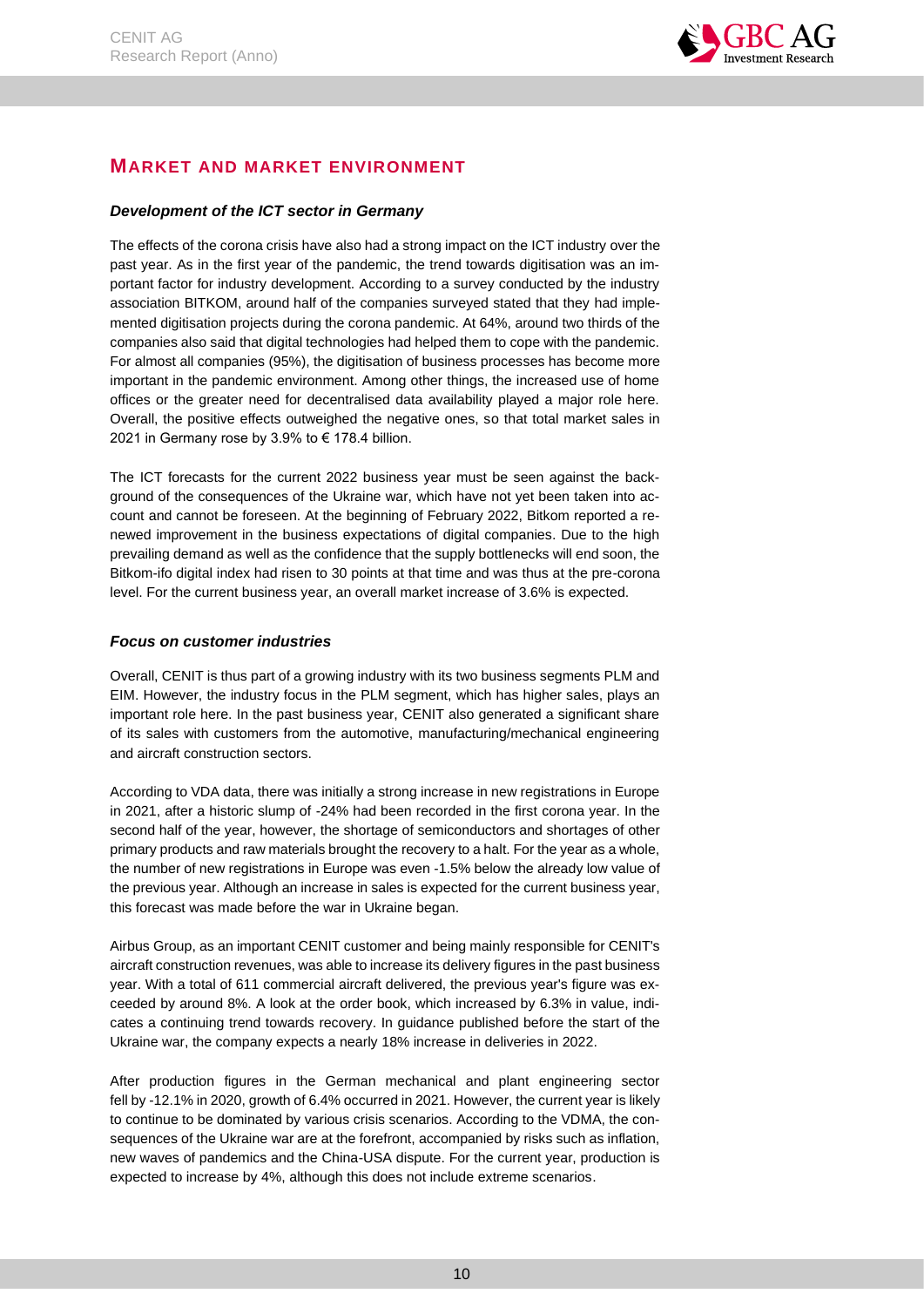

## <span id="page-11-0"></span>*PLM and EIM market*

Beyond the current crisis scenarios, however, CENIT AG with its two business segments, PLM and EIM, is a provider in a fundamentally strong growth market environment. The PLM segment continues to benefit from the increasing digitalisation of production processes. The most important drivers continue to be the increasing digitalisation in industry, which is benefiting from the widespread adoption of IoT applications and Industry 4.0 strategies. The increasing complexity of products and the realisation of the digital twin should provide additional growth. According to the report "Product Lifecycle Management (PLM) Software Market - Growth, Trends, COVID-19 Impact, and Forecasts (2021 - 2026)", the global PLM market is expected to grow dynamically at a CAGR of 6.9% from 2021 to 2026. According to data from the consultancy Quadrant Knowledge Solutions, the global PLM market had grown by +7.6% in 2019, before the corona crisis. Accordingly, the growth momentum achieved before the start of the pandemic is likely to continue.

The ever-increasing amounts of data generated each year provide the basis for dynamic growth in the EIM sector. According to estimates by the analysis company Technavio, the need for the introduction of EIM solutions is high, as they are used to structure, summarise and process the ever-increasing volumes of data. Between 2020 and 2024, the global EIM market is expected to grow extremely dynamically with a CAGR of about +19%.

Overall, CENIT AG is thus part of an industry environment that is fundamentally very strong in terms of growth and is characterised by long-term trends. However, the industry focus of CENIT's customers, most of whom were severely affected by the corona pandemic, could have a negative impact in the short term.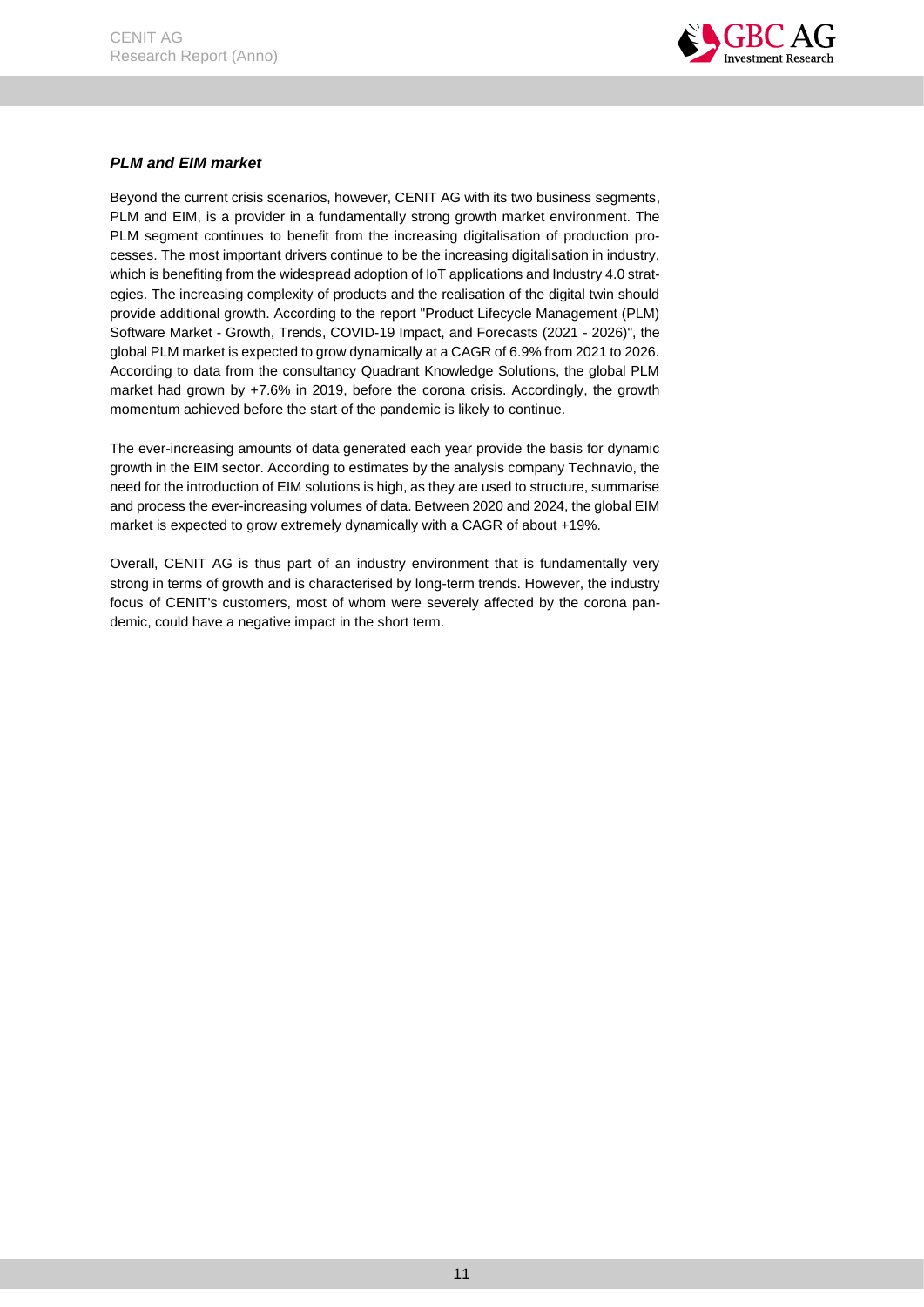

## <span id="page-12-0"></span>**CORPORATE DEVELOPMENT**

## <span id="page-12-1"></span>**Key figures at a glance**

| Income statement (in $\epsilon$ million) | FY 2020  | FY 2021  | <b>FY 2022e</b> | <b>FY 2023e</b> | <b>FY 2024e</b> |
|------------------------------------------|----------|----------|-----------------|-----------------|-----------------|
| Revenues                                 | 142.13   | 146.07   | 175.53          | 193.09          | 212.40          |
| Cost of materials                        | -70.27   | $-68.60$ | $-74.68$        | $-81.98$        | $-90.18$        |
| <b>Gross profit</b>                      | 71.86    | 77.48    | 100.86          | 111.11          | 122.22          |
| Other operating income                   | 0.83     | 2.40     | 2.50            | 2.40            | 2.40            |
| Personnel expenses                       | $-54.82$ | $-59.69$ | $-76.29$        | $-81.94$        | $-86.71$        |
| Depreciation                             | $-5.96$  | $-5.04$  | $-5.05$         | $-4.94$         | $-4.83$         |
| Other operating expenses                 | $-8.28$  | $-8.91$  | $-11.87$        | $-12.79$        | $-13.79$        |
| Interest result                          | $-0.20$  | 0.28     | $-0.29$         | $-0.41$         | $-0.41$         |
| <b>EBT</b>                               | 3.43     | 6.51     | 9.86            | 13.43           | 18.88           |
| Taxes                                    | $-1.14$  | $-2.16$  | $-3.14$         | $-4.20$         | $-5.85$         |
| Minority interests                       | 0.03     | $-0.10$  | $-0.58$         | $-0.68$         | $-0.79$         |
| After-tax result                         | 2.32     | 4.25     | 6.14            | 8.55            | 12.24           |
|                                          |          |          |                 |                 |                 |
| <b>EBITDA</b>                            | 9.59     | 11.28    | 15.20           | 18.78           | 24.12           |
| in % of sales revenue                    | 6.8%     | 7.7%     | 8.7%            | 9.7%            | 11.4%           |
| EBIT                                     | 3.63     | 6.23     | 10.15           | 13.84           | 19.29           |
| in % of sales revenue                    | 2.6%     | 4.3%     | 5.8%            | 7.2%            | 9.1%            |
| Earnings per share in $\epsilon$         | 0.28     | 0.51     | 0.73            | 1.02            | 1.46            |
| Dividend per share in $\epsilon$         | 0.47     | 0.75     | 0.50            | 0.70            | 1.00            |
| Number of shares in millions             | 8.37     | 8.38     | 8.38            | 8.38            | 8.38            |

*Sources: CENIT AG; GBC AG*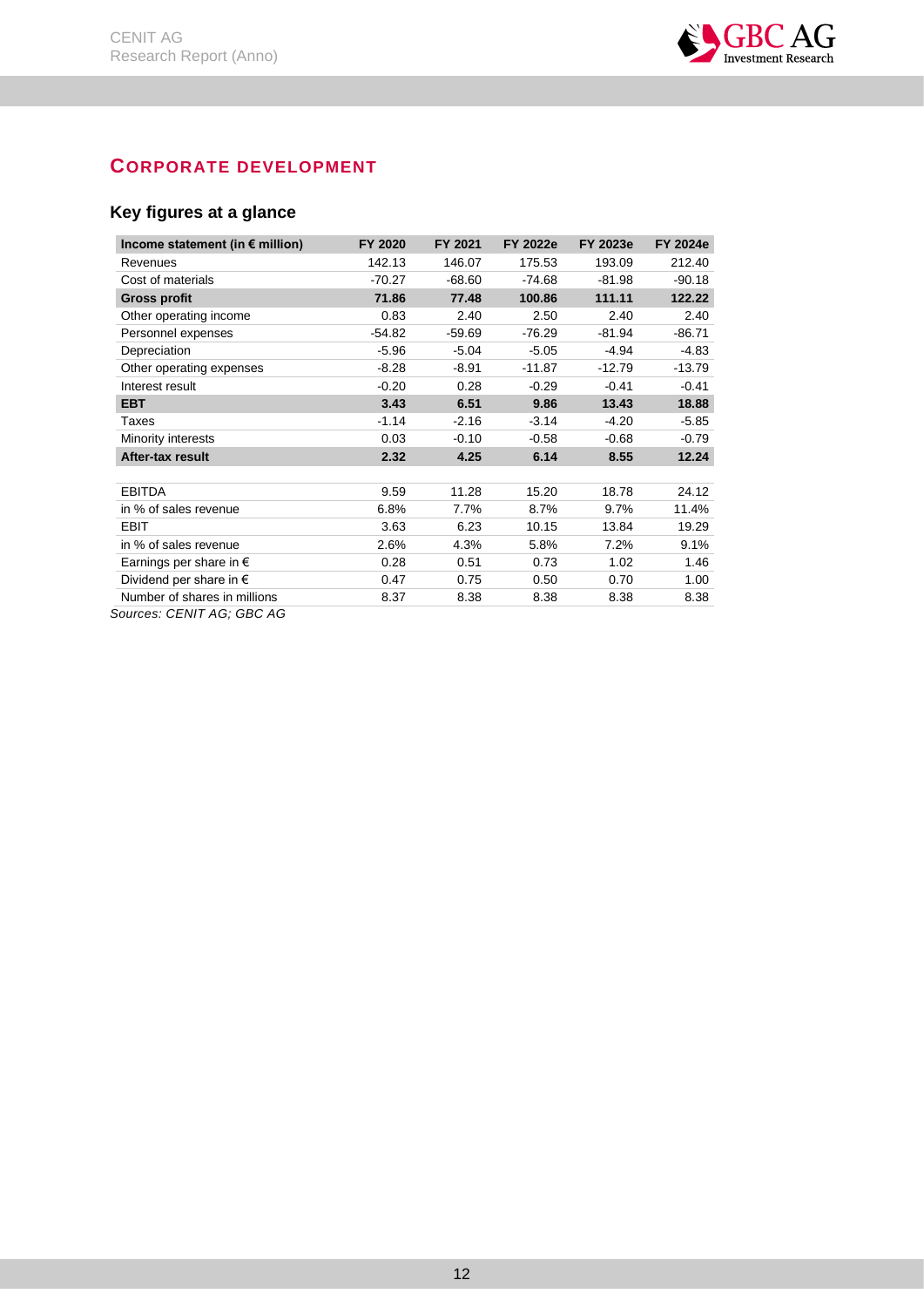## <span id="page-13-0"></span>**Business development 2021**

| in $\epsilon$ m              | FY 2018 | FY 2019 | FY 2020 | FY 2021 |
|------------------------------|---------|---------|---------|---------|
| Revenues                     | 169.99  | 171.71  | 142.13  | 146.07  |
| thereof own software         | 15.45   | 16.36   | 15.93   | 17.69   |
| thereof third-party software | 104.30  | 105.63  | 87.40   | 88.54   |
| thereof consulting/services  | 49.78   | 49.49   | 38.49   | 39.82   |
| <b>EBIT</b>                  | 9.03    | 9.20    | 3.63    | 6.23    |
| EBIT margin                  | 5.3%    | 5.4%    | 2.5%    | 4.3%    |
| Net profit for the year      | 5.95    | 6.87    | 2.32    | 4.25    |
| EPS in $\epsilon$            | 0.71    | 0.82    | 0.28    | 0.51    |

*Sources: CENIT AG; GBC AG*

## <span id="page-13-1"></span>*Revenue development 2021*

In mid-March 2022, the CENIT management announced that due to the change in the accounting method, according to which third-party software licences are to be reported net (previously: gross), slightly lower sales revenues will be reported. The lower revenue has no effect on the company's earnings. At € 146.07 million, revenue has increased by 2.8% compared to the adjusted previous year's value of € 142.13 million. Compared to the company's previous quidance, in which revenues of  $\epsilon$  152 million were expected, the actual turnover was lower. However, if the company had reported Dassault licence revenues gross, as it had in the past, the revenues of € 155.13 million would have been higher than the guidance.

The 2.8% increase in sales, or  $\epsilon$  3.94 million in absolute terms, was primarily due to a noticeable increase in own-software sales. Sales of CENIT software increased by 11.1% to € 17.69 million (previous year: € 15.93 million), which is the best value in the company's history. In terms of total sales, the share of own-software further increased to 12.1% (previous year: 11.2%), which is above the company's target of at least 10%.

## **Revenues development according to product groups (in € million)**



*Sources: CENIT AG; GBC AG*

In contrast, sales of third-party software, i.e. primarily sales of Dassault and IBM software, increased only slightly by 1.3% to € 88.54 million (previous year: € 87.40 million). The only slight growth in this product area is mainly due to the still burdening effects of the corona pandemic. This is because CENIT customers who belong to the industries that were particularly affected by the pandemic are to be found here in particular. These include companies from the automotive, aerospace and mechanical engineering sectors.

With an increase in turnover of 3.5% to  $\epsilon$  39.82 million (previous year:  $\epsilon$  38.49 million), turnover in the consulting/services product area rose somewhat more dynamically in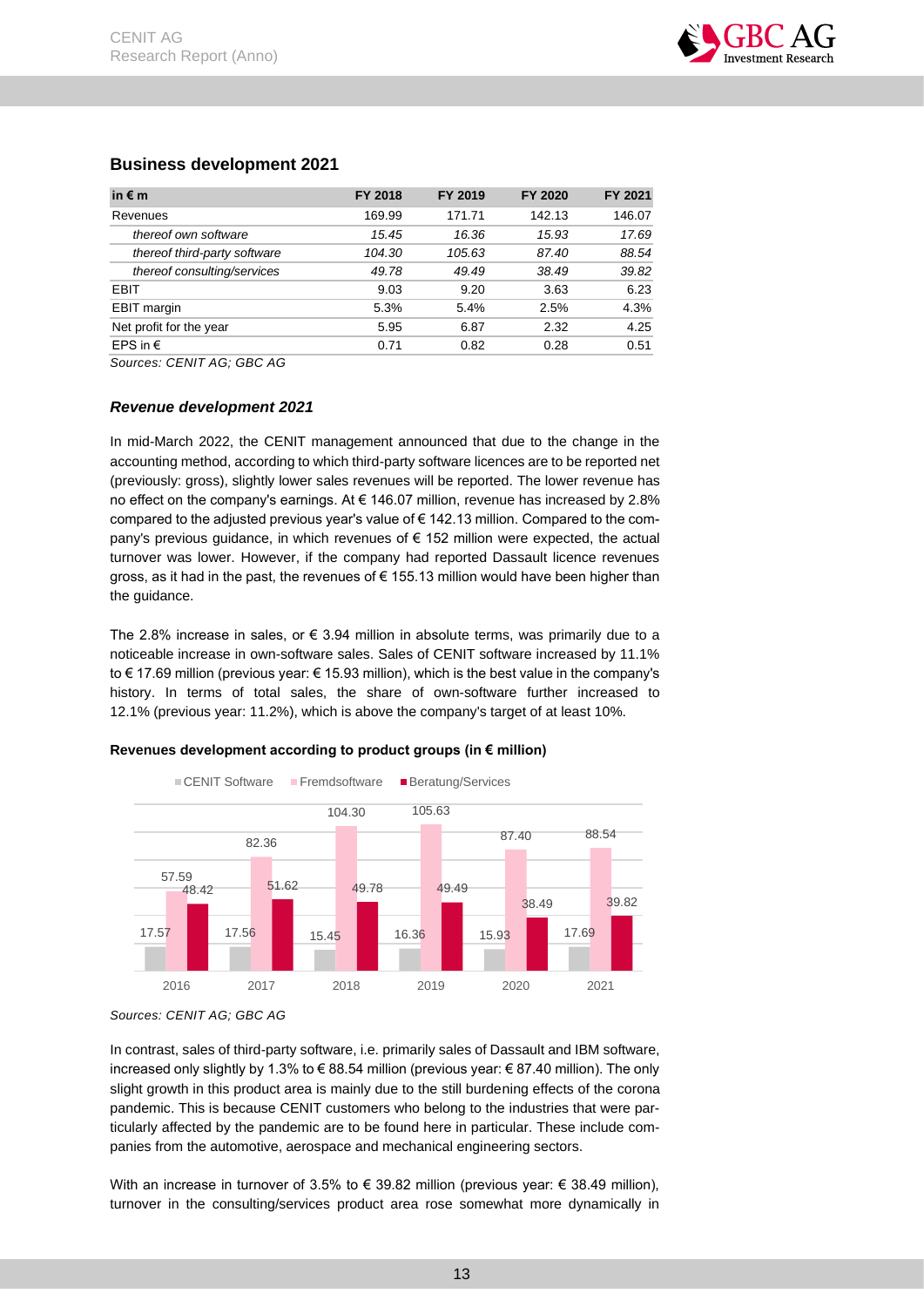

comparison. This development reflects the first recovery effects, after this product area suffered particularly badly from the pandemic conditions in the 2020 financial year. According to company information, project enquiries have already been received, so that the recovery in consulting revenues should also continue in 2022.

Overall, however, it is apparent that there is still a revenue gap compared to 2019, the last financial year before the start of the corona pandemic. While revenues from their own software are above the 2019 value, revenues from third-party software and consulting revenues are still significantly below the 2019 level due to the reasons mentioned.

The revenue analysis, separated according to the two reporting segments PLM and EIM, shows the special dynamics of the EIM segment. Since two large projects with insurance companies were won at the end of the 2021 financial year, the EIM segment shows a strong increase in turnover of 17.0% to  $\epsilon$  16.02 million (previous year:  $\epsilon$  13.69 million). The PLM segment primarily represents the third-party software business, which, as shown, was still affected by the corona pandemic. As a result, sales here grew much less dynamically at 1.3% to € 130.05 million (previous year: € 128.44 million).

## <span id="page-14-0"></span>*Development of results 2021*

With an EBIT of  $\epsilon$  6.23 million (previous year:  $\epsilon$  3.63 million), the previous year's value was clearly exceeded by 71.7%. At the same time, the company's guidance, which had previously forecast an EBIT of € 4.90 million, was clearly exceeded. The same applies to our previous estimates (GBC estimate so far: € 5.22 million), which had also assumed a lower operating result.



## **EBIT (in € million) and EBIT margin (in %)**

The strong increase in EBIT is mainly a consequence of the strong expansion of the particularly high-margin proprietary software sales. This can be seen in the gross profit margin, which at 53.0% was visibly above the values of the previous financial years. Between 2018 and 2020, the gross profit margin averaged 50.3%, which was lower.

The separate segmental presentation of EBIT according to PLM and EIM shows that an increase in earnings was achieved in both segments. While the PLM segment achieved an EBIT increase of 83.4% to € 3.63 million (previous year: € 1.98 million), the EBIT growth in the EIM segment was 57.7 % to € 2.60 million (previous year: € 1.65 million). Due to the strong increase in turnover in the EIM segment, mainly from licence income, a new historical record was set for EBIT.

*Sources: CENIT AG; GBC AG*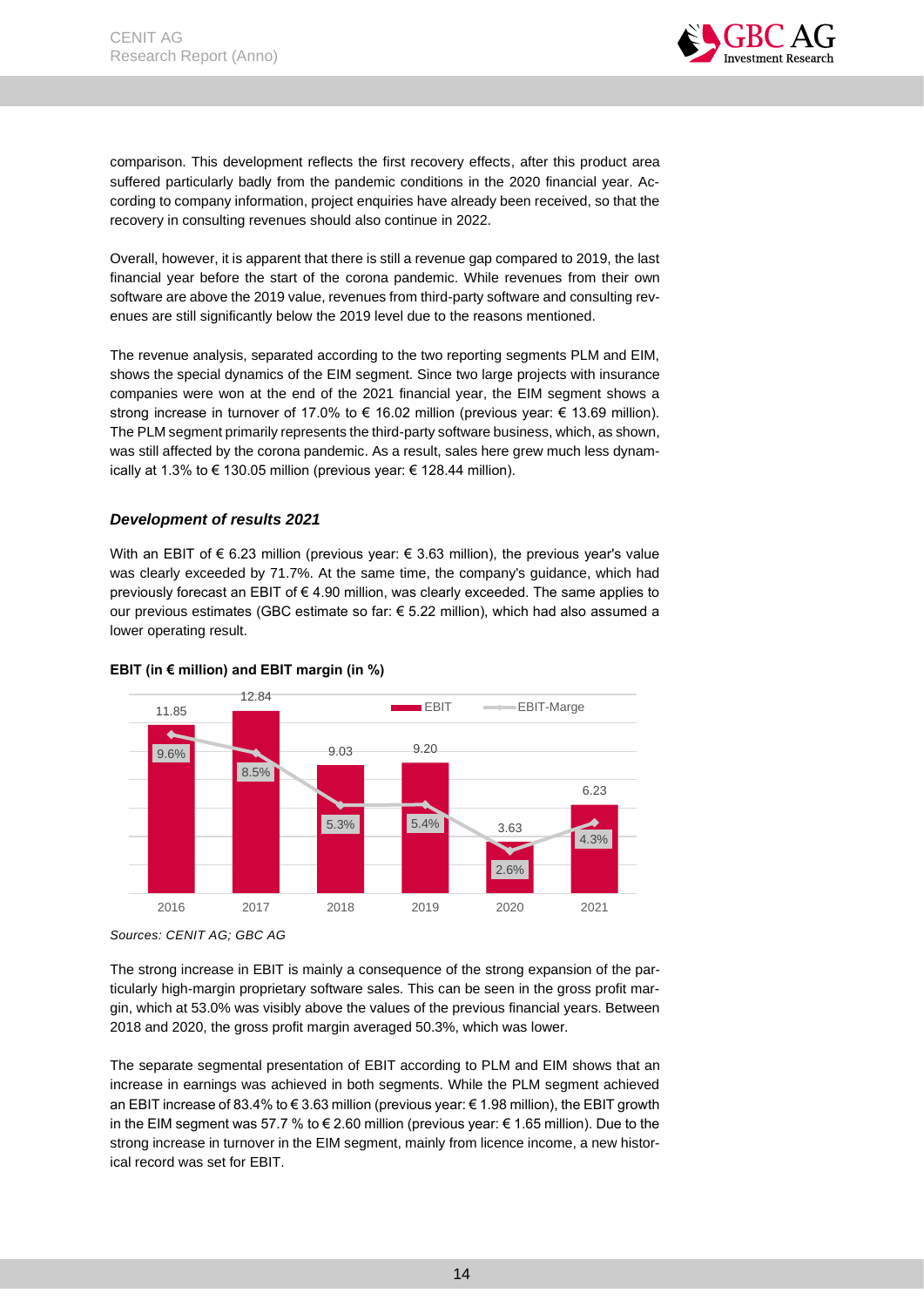



#### **EBIT development broken down by segments (in € million)**

A look at the development of costs below gross profit, i.e. personnel expenses, depreciation and other operating expenses, shows a disproportionate increase compared to turnover. With the achieved increase in Group turnover of 2.8%, these three cost blocks were in total 6.6% above the previous year's value. Although there were turnover-related cost increases, the effect of the significantly reduced costs in the 2020 business year is particularly visible here. Personnel expenses in the 2020 financial year, for example, were at a low level of € 54.82 million due to the use of short-time work. In 2021, personnel expenses returned to normal at € 59.69 million, although CENIT AG also received short-time working benefits of around € 1.39 million (previous year: € 2.71 million) in the past business year. In the current business year 2022, based on the current status, no further use will be made of short-time work.

Due to the financing structure of CENIT AG, which did not have any bank liabilities in the past business year, the interest result generally does not have a major impact on the pretax and after-tax result. In 2021, the interest result, which primarily includes expenses from leasing contracts, is also associated with only a minor burden on earnings at  $\epsilon$  -0.15 million (previous year: € -0.20 million). After deducting an unchanged tax rate of 33.2% (previous year: 33.2%), the after-tax result climbed by 83.3% to € 4.25 million (previous year: € 2.32 million). This provides a good basis for the planned increase in the dividend to  $\epsilon$  0.75 (previous year:  $\in$  0.47).

*Sources: CENIT AG; GBC AG*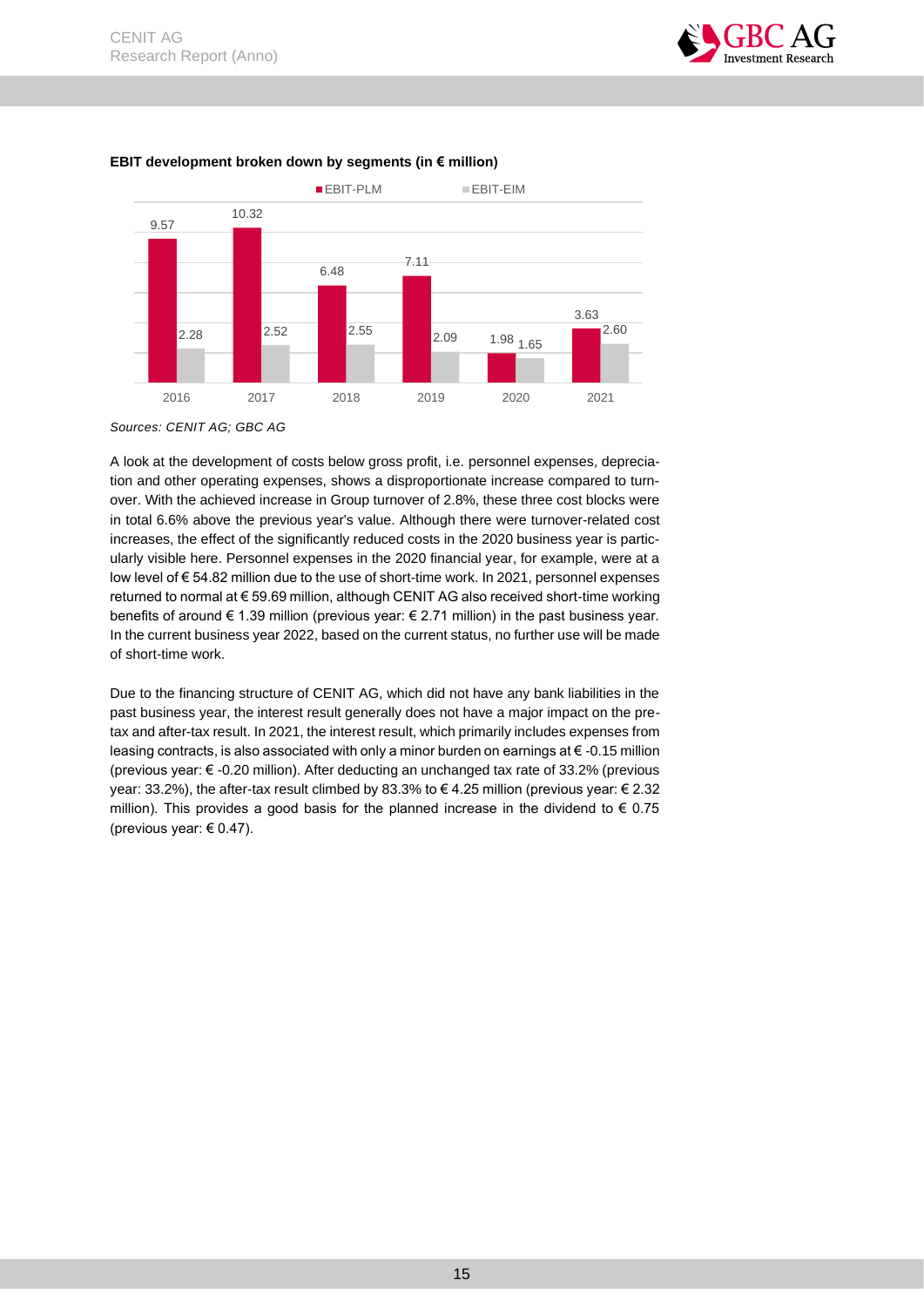

| in $\epsilon$ m                          | 31.12.2018 | 31.12.2019 | 31.12.2020 | 31.12.2021 |
|------------------------------------------|------------|------------|------------|------------|
| Equity                                   | 39.10      | 40.94      | 42.72      | 43.65      |
| Equity ratio (in %)                      | 49.4%      | 45.8%      | 51.2%      | 47.0%      |
| Cash and cash equivalents                | 18.04      | 18.46      | 26.05      | 26.36      |
| Working capital                          | 4.71       | 6.47       | 2.28       | 3.76       |
| Operating fixed assets                   | 16.17      | 28.70      | 24.76      | 22.15      |
|                                          |            |            |            |            |
| Cash flow (operating)                    | 9.62       | 11.68      | 12.28      | 8.24       |
| Cash flow (investment)                   | $-3.83$    | $-2.76$    | $-0.90$    | $-0.89$    |
| Cash flow (financing)                    | $-8.52$    | $-8.57$    | $-3.70$    | $-7.22$    |
| $C_{\text{outcoov}}$ CENIT $AC$ CDC $AC$ |            |            |            |            |

## <span id="page-16-0"></span>**Balance sheet and financial situation as at 31.12.2021**

*Sources: CENIT AG; GBC AG*

As of 31 December 2021, the balance sheet of CENIT AG shows no significant changes. The CENIT balance sheet is characterised by above-average equity capitalisation on the liabilities side and a high level of liquid funds on the assets side. After deducting a dividend payment of € 3.93 million, the after-tax result caused equity to increase slightly to € 43.65 million (31.12.2020: € 42.72 million). The equity ratio, however, fell to 47.0% (31.12.2020: 51.2%), which is primarily due to an increase in the balance sheet. The increase in the balance sheet is mainly due to the expansion of trade receivables on the one hand and the increase in current liabilities on the other. The strong increase in business, especially towards the end of the financial year, led to this increase.





There was no change to the ample liquidity with liquid funds amounting to  $\epsilon$  26.36 million  $(31.12.2020: \text{ } \in \text{ } 26.05 \text{ million})$ . CENIT AG again generated a high operating cash flow of  $\in$ 8.24 million (previous year: € 12.28 million) compared to the operating result. While the investment cash flow remained constant at € -0.89 million (previous year: € -0.90 million), the liquidity outflow in the financing area increased sharply to  $\epsilon$  -7.22 million (previous year: € -3.70 million). In the 2020 business year, no dividend payment was made for the 2019 business year after the CENIT management decided to suspend a dividend payment at the beginning of the corona crisis. In the past business year 2021, dividend payments of € 3.93 million were made again.

Furthermore, the extensive stock of liquid funds enables the company to take advantage of possible acquisition opportunities. After the balance sheet date, this has already been realised with the acquisition of ISR Information Products AG for a purchase price of around € 28 million.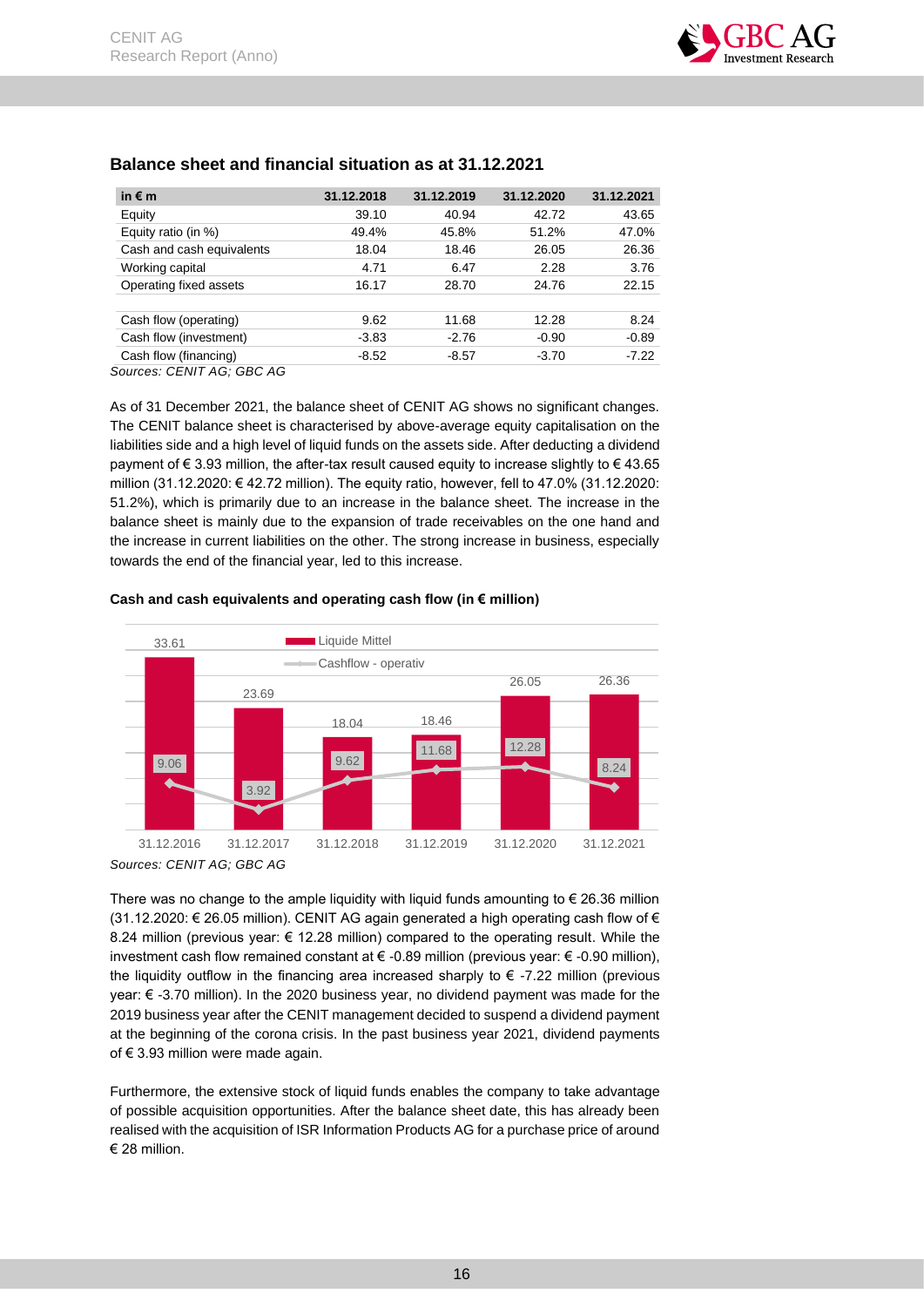| In $\epsilon$ m         | FY 2021 | <b>FY 2022e</b> | <b>FY 2023e</b> | <b>FY 2024e</b> |
|-------------------------|---------|-----------------|-----------------|-----------------|
| Revenues                | 146.07  | 175.53          | 193.09          | 212.40          |
| EBIT                    | 6.23    | 10.15           | 13.84           | 19.29           |
| EBIT margin             | 4.3%    | 5.8%            | 7.2%            | 9.1%            |
| Net profit for the year | 4.25    | 6.14            | 8.55            | 12.24           |
| EPS in $\epsilon$       | 0.51    | 0.73            | 1.02            | 1.46            |
| Dividend in $\epsilon$  | 0.75    | 0.50            | 0.70            | 1.00            |

## <span id="page-17-0"></span>**FORECAST AND VALUATION**

*Source: GBC AG*

## <span id="page-17-1"></span>**Acquisition of ISR Information Products AG**

Inorganic growth is an important strategic component of CENIT AG and essential for achieving the CENIT 2025 target. The new Managing Board member Peter Schneck, who was previously also responsible for M&A as a DATAGROUP Managing Board member, had envisaged the annual acquisition of one to two companies. With the acquisition of 74.9% in ISR Information Products AG (ISR for short), CENIT AG has already fulfilled this target for the current financial year 2022 at an early stage.

ISR is a provider for analytics, process digitisation and application management, with a focus on document logistics and information management. Accordingly, ISR will strengthen CENIT's smaller EIM segment. At the product level, the product "Buildsimple" developed by ISR, a platform for the distribution of solutions in document management, is likely to be of great interest. High scalings can be achieved with it and there is the possibility of setting up CENIT products on this platform.

According to discussions with the CENIT management, the ISR acquisition is also a good addition at the customer level. While CENIT primarily addresses customers from the banking, insurance and finance sectors in the EIM area, ISR has customers from the retail sector and the public sector. Together with ISR, the EIM segment should also reach a critical size in terms of sales in order to be able to address larger customers or customers from the public sector in the future.

Finally, ISR, which employs slightly more than 200 people at six locations in Germany, strengthens the CENIT Group's workforce. Since a large part of ISR's business consists of consulting services, a significant part of the employees are likely to be consultants. Recently, CENIT AG has been focusing more on the expansion of the consulting team, as there was a high workload here in the past business year.

With the retroactive consolidation as of 01.01.2022, the sales revenues of the CENIT Group will increase significantly. According to preliminary figures, ISR generated a total of € 22.8 million and an EBIT of € 3.2 million (EBIT margin: 14.0%) in the past business year 2021. The following table shows ISR's key figures published in the bundesanzeiger.de up to the 2020 financial year.

|                 | <b>INTERNATION INTO A DIRECT LOCATION INTO A DIRECT AND</b> |         |         |         |         |          |                   |  |  |  |  |
|-----------------|-------------------------------------------------------------|---------|---------|---------|---------|----------|-------------------|--|--|--|--|
| In $\epsilon$ m | FY 2016                                                     | FY 2017 | FY 2018 | FY 2019 | FY 2020 | FY 2021* | <b>CAGR 16-21</b> |  |  |  |  |
| Revenues        | 15.33                                                       | 15.90   | 17.44   | 20.64   | 21.26   | 22.8     | 8.3%              |  |  |  |  |
| <b>EBIT</b>     | 0.23                                                        | 0.91    | 1.90    | 2.66    | 2.46    | 3.2      | 69.8%             |  |  |  |  |
| EBIT margin     | 1.5%                                                        | 5.7%    | 10.9%   | 12.9%   | 11.6%   | 14.0%    |                   |  |  |  |  |
| Cash flow       | 0.44                                                        | 1.09    | 2.69    | 2.88    | 2.86    | n.a.     |                   |  |  |  |  |
| Equity          | 1.48                                                        | 2.08    | 2.76    | 3.19    | 3.32    | n.a.     |                   |  |  |  |  |
| Cash and cash   | 0.14                                                        | 1.35    | 1.95    | 2.53    | 2.10    | n.a.     |                   |  |  |  |  |

## **Key figures of ISR Information Products AG**

Sources: bundesanzeiger.de; CENIT AG; \*according to preliminary figures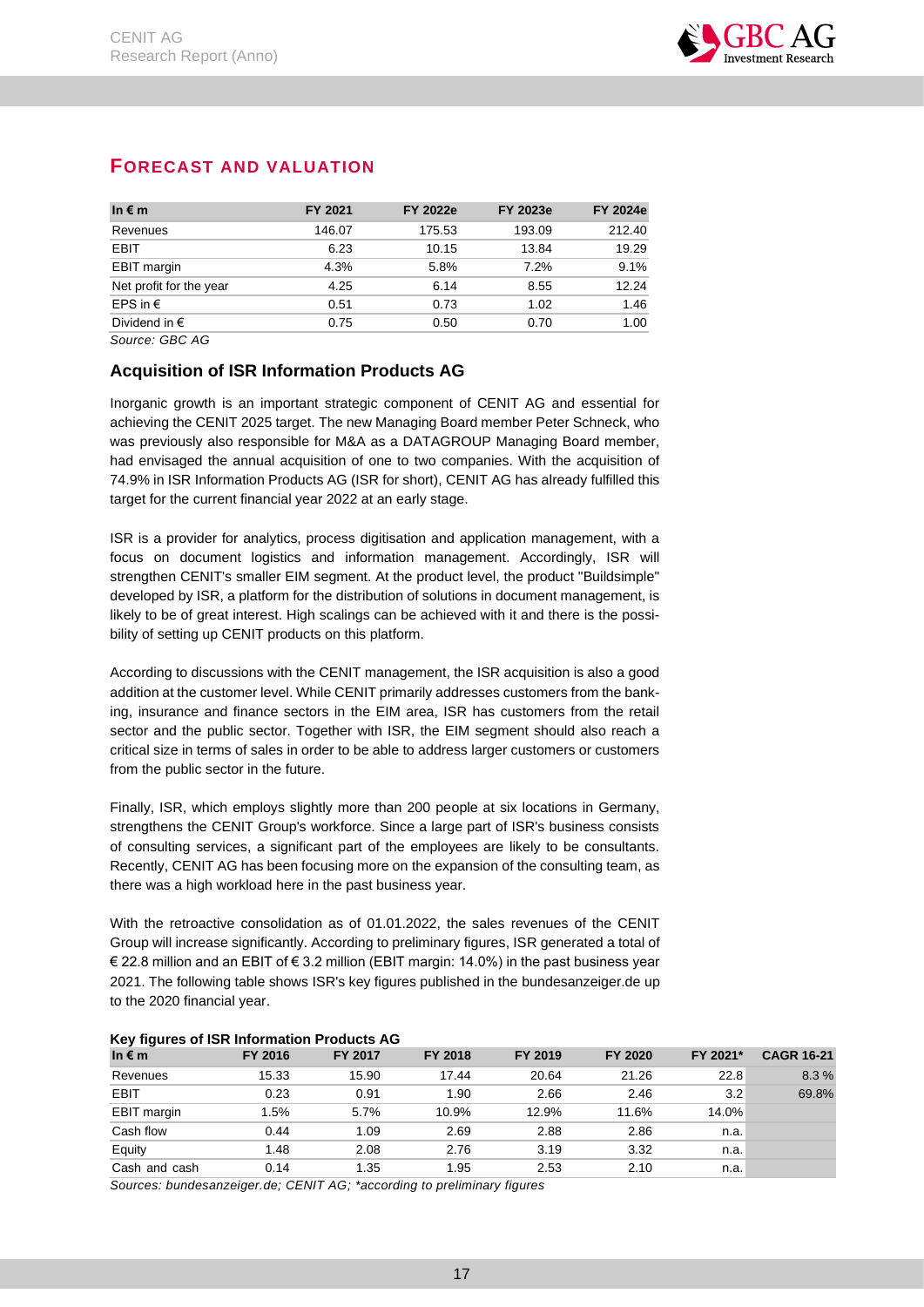

The purchase price of around  $\epsilon$  28 million must be reduced by the amount of cash and cash equivalents. For the sake of simplicity, we use the known cash and cash equivalents of € 2.10 million as of 31 December 2020, so that the purchase price of ISR corresponds to an entity value of around € 26 million. The resulting multiple EV/EBIT of slightly under 10.0 is, in our opinion, attractive. According to our information, the company has no bank liabilities.

According to the company's announcement, the purchase price will only be partially paid from existing liquid assets. This makes sense as the company retains possible options for further acquisitions. Even though the extent of the bank financing has not been disclosed, we assume that most of the financing will come from outside capital. According to our expectations, about  $\epsilon$  24 million should be financed through bank liabilities and thus only € 2 million through existing liquidity.

## <span id="page-18-0"></span>**Corporate strategy**

As part of the presentation of the 2021 financial year figures, the new CENIT Executive Board member Peter Schneck presented the corporate goals broken down to the five business units, which still keep the "CENIT 2025" agenda in mind. In the PLM area (3DS Solutions, SAP Solutions, and Digital Factory Solutions), for example, the aim is to further strengthen the partnership with Dassault, SAP or IBM in order to become the most important partner in each of the areas addressed by CENIT AG. For example, it is planned to coordinate sales concepts with the three product providers or to achieve a stronger integration of CENIT products. In addition, CENIT AG could increasingly benefit from having a connection in both product worlds as a "hinge" between Dassault and SAP. For example, CENIT AG aims to be the only supplier in the PLM sector worldwide that is listed on the price lists of both Dassault and SAP.

The CENIT Executive Board is also planning a broader customer base across all business units in order to be less dependent on individual industries in the future. An example of this is the CENIT Digital Business Services unit, where Airbus is the only customer. Although a major order was won by Airbus in this area at the beginning of 2022, further customers are to be added in the future.

In addition, cooperation between the five business units is to be strengthened. The goal here is to leverage synergies in the area of know-how and to realise cross-selling potentials.

Together with the inorganic corporate strategy, within the framework of the CENIT 25 agenda until 2025, sales revenues of approx. € 300 million, an own software share of over 10% and a long-term EBIT margin of between 8 - 10% are targeted.

## <span id="page-18-1"></span>**Revenue and earnings forecasts 2022 - 2024**

Following the acquisition of ISR, the CENIT management has raised its forecasts for the current business year 2022. The current forecast is for sales of approximately € 170 million (previously: around € 150 million) and an EBIT of around € 9 million (previously: around € 6.7 million).

According to our estimates, CENIT AG's organic sales growth should be 3.0%, in line with the company's expectations, and rise to 10.0% in the next two financial years. In parallel, we expect ISR, which had reported a CAGR of 10.4% in revenue between 2016 and 2019, i.e. before the start of the corona pandemic, to increase its revenue by 10% in each case.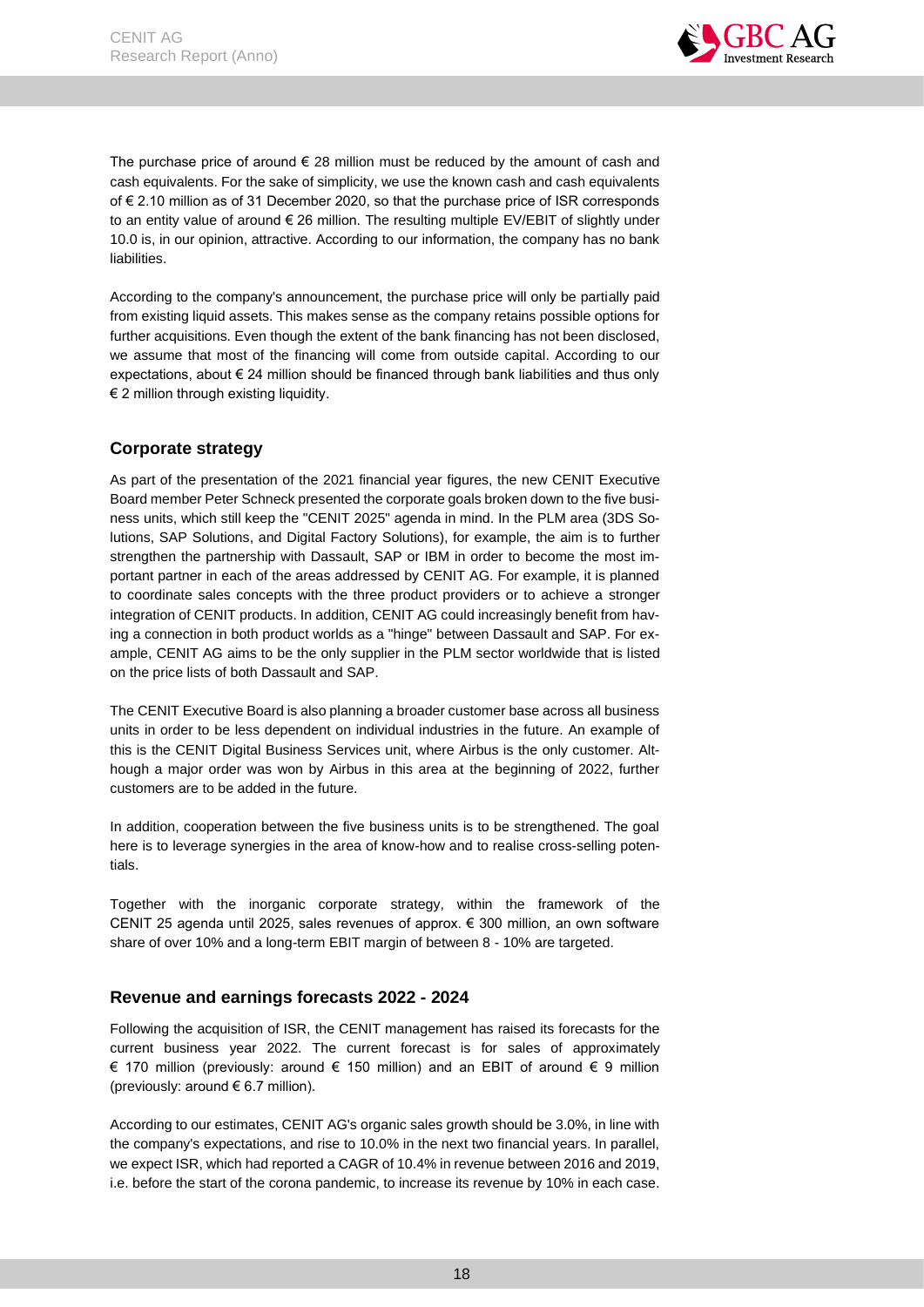

Any synergy effects or cross-selling potentials are not yet fully included in our assumptions.





*Source: GBC AG*

Organically, the CENIT management is aiming for an EBIT margin of between 8 - 10 % in the medium term due to a further increase in proprietary software sales and the expected margin improvement in the PLM area (improvement of the "standing"). With the acquisition of ISR, which with an EBIT margin of 14.0 % has a significantly higher profitability than the CENIT Group, this target set for the 2025 business year should be reached early on. By 2024, our last concrete estimation period, the EBIT margin should grow organically to 8.0 %. Together with ISR, however, the EBIT margin should rise to 9.1 %:



**Forecast EBIT (in € million) and EBIT margin (in %) 2022 - 2024**

We have included the acquisition-related borrowing of € 24 million in our estimates. However, since we assume very favourable conditions, we expect only minor effects on the financial result. Assuming an interest rate below 1.0%, we calculate an annual interest expense of € 0.21 million, which will only be incurred proportionately in 2022. In addition, we have taken into account the interest expenses from leasing contracts.

All in all, we expect a strong increase in the after-tax result, even after including the higher minority interests for the still outstanding 25.1% in ISR.

*Source: GBC AG*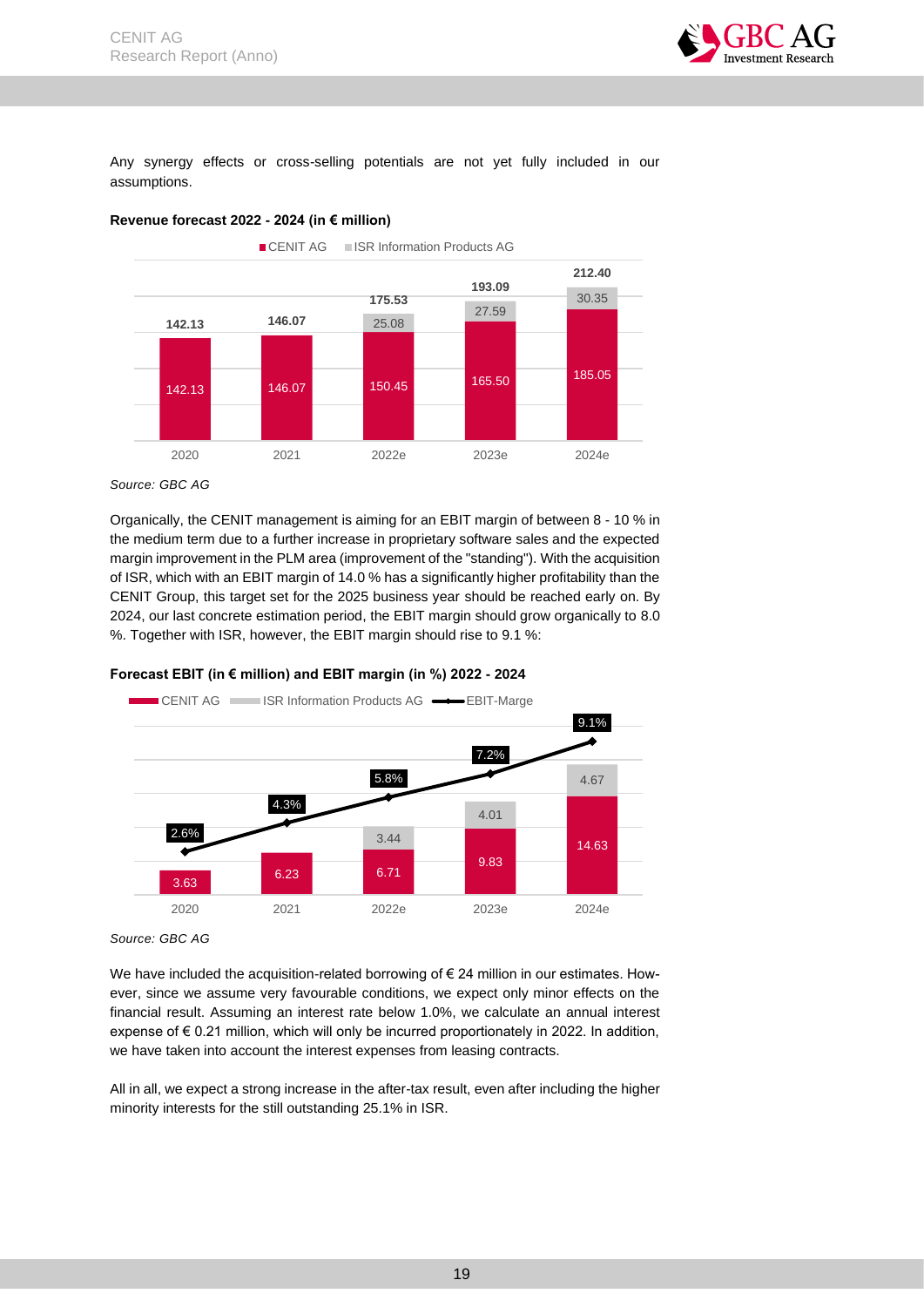

## **Forecast after-tax result (in € million)**



*Source: GBC AG*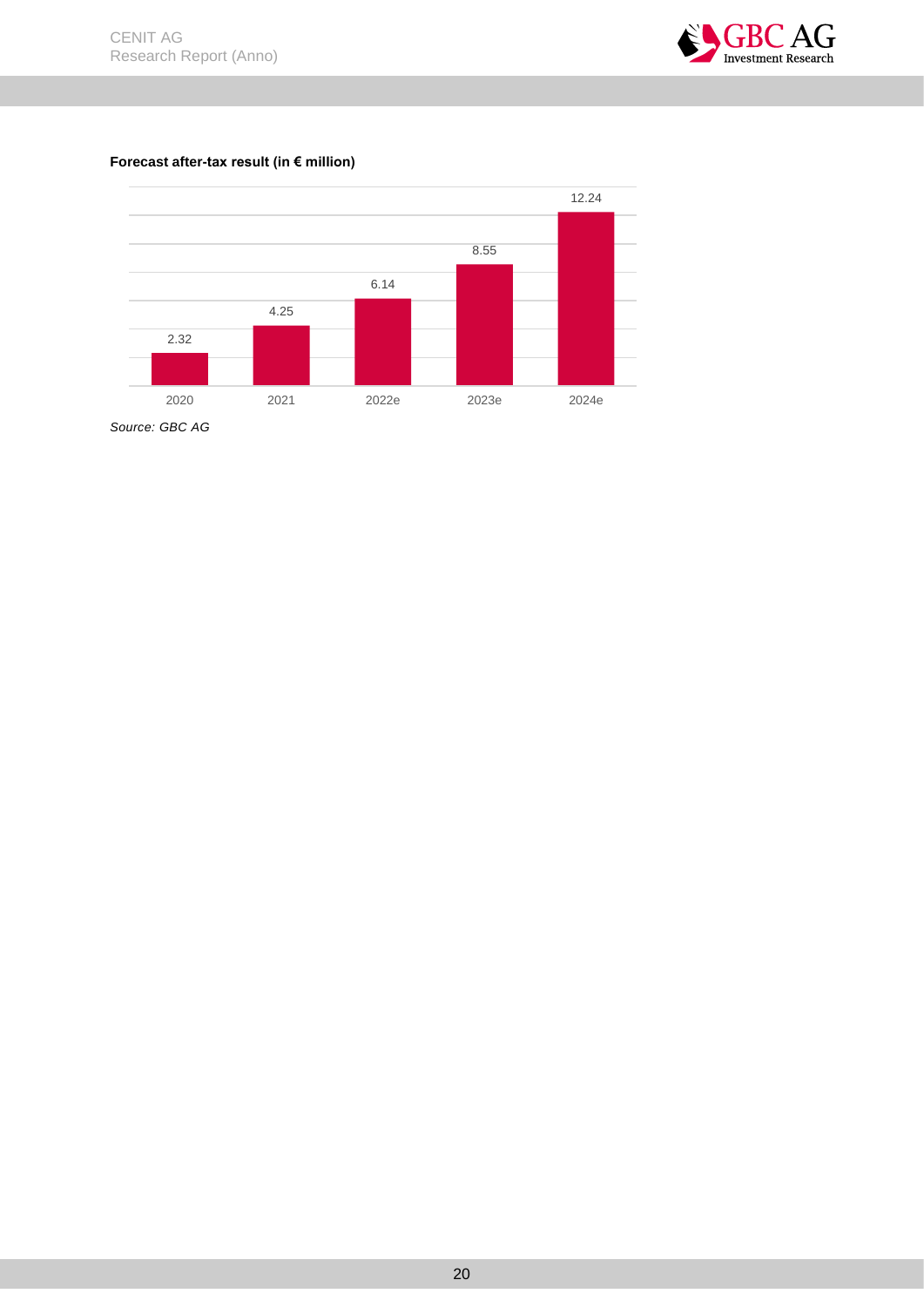

## <span id="page-21-0"></span>**Evaluation**

## <span id="page-21-1"></span>*Model assumptions*

CENIT AG was valued by us using a three-stage DCF model. Starting with the concrete estimates for the years 2022 to 2024 in phase 1, the forecast is made from 2025 to 2029 in the second phase by applying value drivers. We expect increases in turnover of 2.0%. We have assumed an EBITDA margin target of 11.4% (previously: 9.8%). We have taken the tax rate into account at 30.0% in phase 2. In the third phase, a residual value is also determined after the end of the forecast horizon using the perpetual annuity. In the terminal value we assume a growth rate of 2.0%.

## <span id="page-21-2"></span>*Determination of the cost of capital*

The weighted average cost of capital (WACC) of CENIT AG is calculated from the cost of equity and the cost of debt. To determine the cost of equity, the fair market premium, the company-specific beta and the risk-free interest rate must be determined.

The risk-free interest rate is derived from current yield curves for risk-free bonds in accordance with the recommendations of the Fachausschuss für Unternehmensbewertungen und Betriebswirtschaft (FAUB) of the IDW. The basis for this is the zero bond interest rates published by the Deutsche Bundesbank according to the Svensson method. To smooth short-term market fluctuations, the average yields of the previous three months are used and the result rounded to 0.25 basis points. The **currently used value of the risk-free interest rate is 0.25 % (previously: 0.25 %) as a lower limit since 1 January 2021.**

We set the historical market premium of 5.50% as a reasonable expectation of a market premium. This is supported by historical analyses of stock market returns. The market premium reflects the percentage by which the equity market is expected to yield better than low-risk government bonds.

According to the GBC estimation method, a beta of 1.34 is currently determined.

Using the assumptions made, we calculate a cost of equity of 7.60% (previously: 7.60%) (beta multiplied by risk premium plus risk-free interest rate). Since we assume a sustainable weighting of 100% for the cost of equity, the weighted average cost of capital (WACC) is 7.60% (previously: 7.60%).

## <span id="page-21-3"></span>*Valuation result*

Within the framework of our DCF valuation model, we have determined a new target price of € 20.60 (previously: € 18.80). The increase in the target price is exclusively a consequence of the increased estimates following the acquisition of ISR Information Products AG. The positive effects from the higher estimates, which we have offset against a liquidity outflow of  $\epsilon$  25.80 million (purchase price less acquired liquidity), outweigh the negative effects.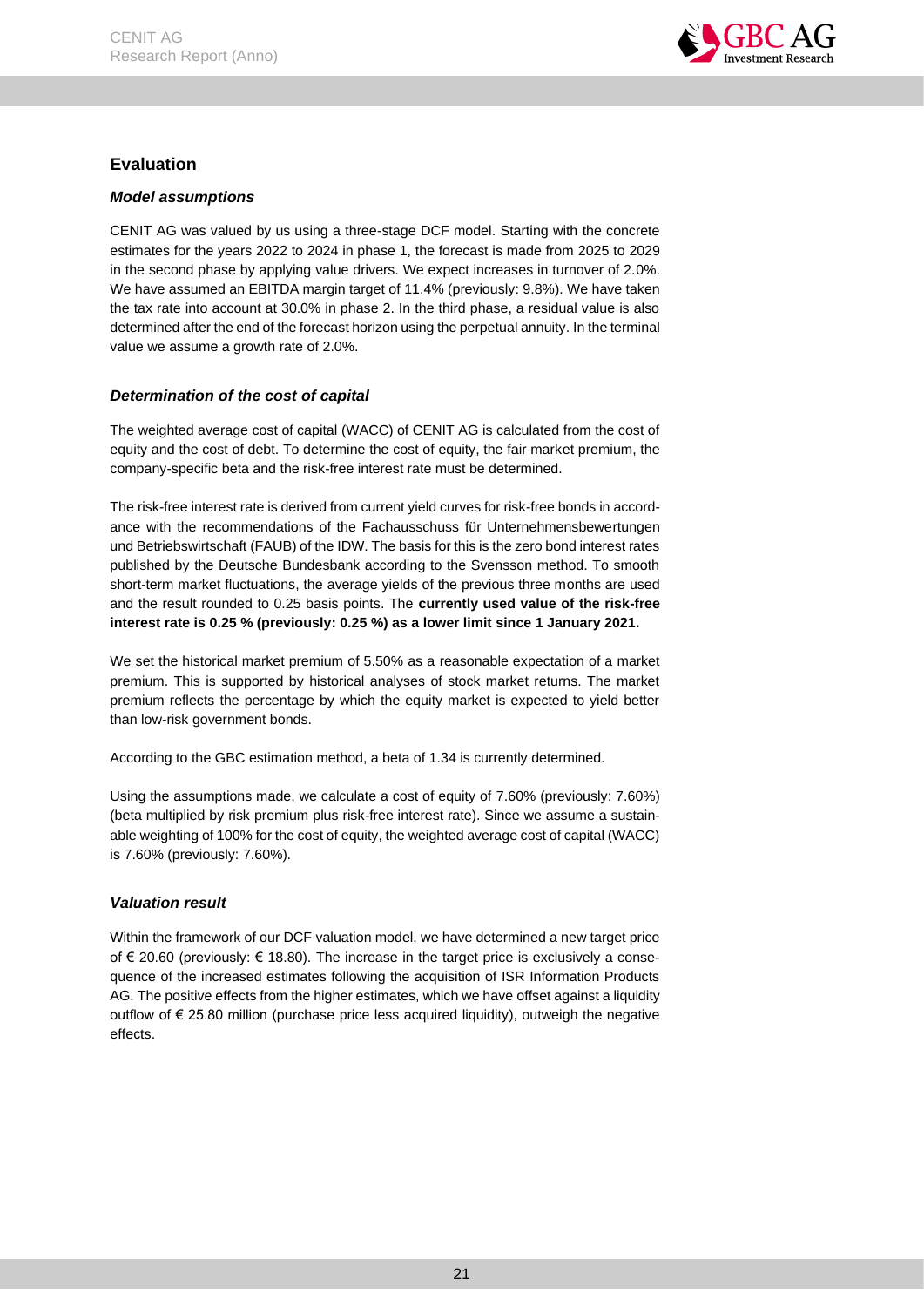

## <span id="page-22-0"></span>**DCF model**

## **CENIT AG - Discounted Cashflow (DCF) model scenario**

 **Value driver of the DCF - model after the estimate phase:**

| consistency - phase | final - phase |
|---------------------|---------------|

| Revenue growth               | 2.0%    | Eternal growth rate               | 2.0%  |
|------------------------------|---------|-----------------------------------|-------|
| EBITDA-Margin                | 11.4%   | Eternal EBITA - margin            | 7.5%  |
| Depreciation to fixed assets | 14.9%   | Effective tax rate in final phase | 30.0% |
| Working Capital to revenue   | $3.0\%$ |                                   |       |

| 2.0%  |
|-------|
| 7.5%  |
| 30.0% |
|       |

#### **three phases DCF - model:**

| phase                         | estimate      |               |               | consistency   |               |               |               |               | final  |
|-------------------------------|---------------|---------------|---------------|---------------|---------------|---------------|---------------|---------------|--------|
| in $\epsilon$ m               | <b>FY 22e</b> | <b>FY 23e</b> | <b>FY 24e</b> | <b>FY 25e</b> | <b>FY 26e</b> | <b>FY 27e</b> | <b>FY 28e</b> | <b>FY 29e</b> | value  |
| Revenues (RE)                 | 175.53        | 193.09        | 212.40        | 216.64        | 220.98        | 225.40        | 229.90        | 234.50        |        |
| RE change                     | 20.2%         | 10.0%         | 10.0%         | 2.0%          | 2.0%          | 2.0%          | 2.0%          | 2.0%          | 2.0%   |
| RE to fixed assets            | 6.75          | 6.55          | 6.55          | 6.45          | 6.39          | 6.36          | 6.36          | 6.38          |        |
| <b>EBITDA</b>                 | 15.20         | 18.78         | 24.12         | 24.61         | 25.10         | 25.60         | 26.11         | 26.63         |        |
| EBITDA-Margin                 | 8.7%          | 9.7%          | 11.4%         | 11.4%         | 11.4%         | 11.4%         | 11.4%         | 11.4%         |        |
| <b>EBITA</b>                  | 10.15         | 13.84         | 19.29         | 19.78         | 20.09         | 20.45         | 20.83         | 21.25         |        |
| EBITA-Margin                  | 5.8%          | 7.2%          | 9.1%          | 9.1%          | 9.1%          | 9.1%          | 9.1%          | 9.1%          | 7.5%   |
| Taxes on EBITA                | $-3.23$       | $-4.33$       | $-5.79$       | $-5.93$       | $-6.03$       | $-6.13$       | $-6.25$       | $-6.37$       |        |
| Taxes to EBITA                | 31.8%         | 31.3%         | 30.0%         | 30.0%         | 30.0%         | 30.0%         | 30.0%         | 30.0%         | 30.0%  |
| EBI (NOPLAT)                  | 6.92          | 9.51          | 13.51         | 13.84         | 14.07         | 14.31         | 14.58         | 14.87         |        |
| Return on capital             | 26.7%         | 31.2%         | 38.4%         | 35.8%         | 35.2%         | 34.8%         | 34.6%         | 34.6%         | 28.8%  |
|                               |               |               |               |               |               |               |               |               |        |
| Working Capital (WC)          | 4.50          | 5.70          | 6.27          | 6.39          | 6.52          | 6.65          | 6.78          | 6.92          |        |
| <b>WC</b> to Revenues         | 2.6%          | 3.0%          | 3.0%          | 3.0%          | 3.0%          | 3.0%          | 3.0%          | 3.0%          |        |
| <b>Investment in WC</b>       | $-0.74$       | $-1.20$       | $-0.57$       | $-0.13$       | $-0.13$       | $-0.13$       | $-0.13$       | $-0.14$       |        |
| Operating fixed assets (OAV)  | 26.00         | 29.50         | 32.43         | 33.60         | 34.59         | 35.44         | 36.16         | 36.77         |        |
| Depreciation on OAV           | $-5.05$       | $-4.94$       | $-4.83$       | $-4.83$       | $-5.00$       | $-5.15$       | $-5.28$       | $-5.39$       |        |
| Depreciation to OAV           | 19.4%         | 16.7%         | 14.9%         | 14.9%         | 14.9%         | 14.9%         | 14.9%         | 14.9%         |        |
| <b>Investment in OAV</b>      | $-8.90$       | $-8.44$       | $-7.76$       | $-6.00$       | $-6.00$       | $-6.00$       | $-6.00$       | $-6.00$       |        |
| Capital emploved              | 30.50         | 35.20         | 38.69         | 39.99         | 41.11         | 42.09         | 42.94         | 43.69         |        |
|                               |               |               |               |               |               |               |               |               |        |
| <b>EBITDA</b>                 | 15.20         | 18.78         | 24.12         | 24.61         | 25.10         | 25.60         | 26.11         | 26.63         |        |
| Taxes on EBITA                | $-3.23$       | $-4.33$       | $-5.79$       | $-5.93$       | $-6.03$       | $-6.13$       | $-6.25$       | $-6.37$       |        |
| <b>Total investment</b>       | $-35.44$      | $-9.64$       | $-8.32$       | $-6.13$       | $-6.13$       | $-6.13$       | $-6.13$       | $-6.14$       |        |
| <b>Investment in OAV</b>      | $-8.90$       | $-8.44$       | $-7.76$       | $-6.00$       | $-6.00$       | $-6.00$       | $-6.00$       | $-6.00$       |        |
| <b>Investment in WC</b>       | $-0.74$       | $-1.20$       | $-0.57$       | $-0.13$       | $-0.13$       | $-0.13$       | $-0.13$       | $-0.14$       |        |
| <b>Investment in Goodwill</b> | $-25.80$      | 0.00          | 0.00          | 0.00          | 0.00          | 0.00          | 0.00          | 0.00          |        |
| Free cashflows                | $-23.47$      | 4.81          | 10.01         | 12.55         | 12.94         | 13.34         | 13.73         | 14.12         | 208.89 |

| Value operating business (due date)       | 184.53  | 193.74  | <b>Cost of capital:</b>     |
|-------------------------------------------|---------|---------|-----------------------------|
| Net present value explicit free Cashflows | 59.41   | 59.11   |                             |
| Net present value of terminal value       | 125.12  | 134.63  | 0.3%<br>Risk free rate      |
| Net debt                                  | 11.13   | 10,91   | Market risk premium<br>5.5% |
| Value of equity                           | 173.40  | 182.82  | 1.34<br>Beta                |
| Minority interests                        | $-0.79$ | $-0.83$ | 7.6%<br>Cost of equity      |
| Value of share capital                    | 172.61  | 181.99  | 100.0%<br>Target weight     |
| Outstanding shares in m                   | 8.38    | 8.38    | 3.0%<br>Cost of debt        |
| Fair value per share in $\epsilon$        | 20.60   | 21.72   | Target weight<br>0.0%       |

| capital |       | 6.6%  | 7.1%  | <b>WACC</b><br>7.6% | 8.1%  | 8.6%  |
|---------|-------|-------|-------|---------------------|-------|-------|
|         | 8.8%  | 10.57 | 9.94  | 9.44                | 9.02  | 8.67  |
| ទ       | 18.8% | 17.82 | 16.28 | 15.02               | 13.98 | 13.10 |
|         | 28.8% | 25.07 | 22.61 | 20.60               | 18.94 | 17.54 |
| Return  | 38.8% | 32.33 | 28.94 | 26.18               | 23.90 | 21.98 |
|         | 48.8% | 39.58 | 35.27 | 31.76               | 28.85 | 26.42 |

# **Cost of capital:** <u>Net present value of the set of terminal value</u> of terminal values of the set of the set of the set of the set o<br>All present values of the set of the set of the set of the set of the set of the set of the set of the set o Market risk premium<br>Beta Tax shield 26.4%

**WACC 7.6%**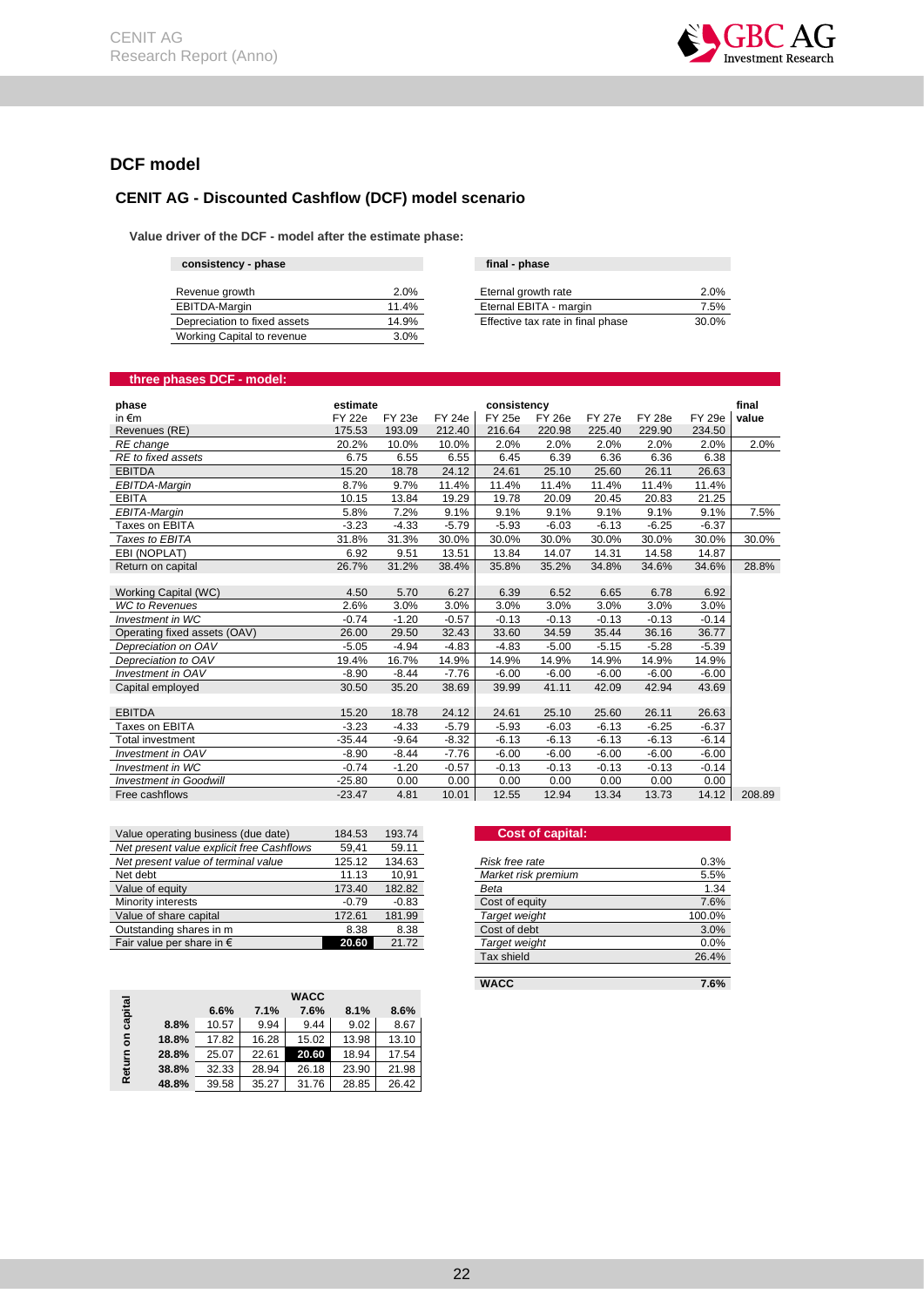

## <span id="page-23-1"></span>**ANNEX**

## <span id="page-23-0"></span>**I.**

## **Research under MiFID II**

1. There is a contract between the research company GBC AG and the issuer regarding the independent preparation and publication of this research report on the issuer. GBC AG is remunerated for this by the issuer.

2. The research report is simultaneously made available to all interested investment services companies.

#### **II.**

#### **Section 1 Disclaimer and exclusion of liability**

This document is intended solely for information purposes. All data and information in this study come from sources that GBC regards as reliable. In addition, the authors have taken every care to ensure that the facts and opinions presented here are appropriate and accurate. Nevertheless, no guarantee or liability can be accepted for their correctness – whether explicitly or implicitly, In addition, all information may be incomplete or summarised. Neither GBC nor the individual authors accept liability for any damage which may arise as the result of using this document or its contents, or in any other way in this connection.

We would also point out that this document does not constitute an invitation to subscribe to nor to purchase any securities and must not be interpreted in this way. Nor may it nor any part of it be used as the basis for a binding contract of any kind whatsoever. or be cited as a reliable source in this context. Any decision relating to the probable offer for sale of securities for the company or companies discussed in this publication should be taken solely on the basis of information in the prospectuses or offer documents which are issued in relation to any such offer.

GBC does not provide any guarantee that the indicated returns or stated target prices will be achieved. Changes to the relevant assumptions on which this document is based can have a material impact on the targeted returns. Income from investments is subject to fluctuations. Investment decisions should always be made with the assistance of an investment advisor. This document cannot replace the role of an advisor.

#### Sale outside the Federal Republic of Germany:

This publication, if sold in the UK, may only be made available to those persons who, in the meaning of the Financial Services Act 1986 are authorised and exempt, or persons as defined in section 9 (3) of the Financial Services Act 1986 (Investment Advertisement) (Exemptions) Decree 1988 (amended version) and must not be transmitted directly or indirectly to other persons or groups of persons.

Neither this document nor any copy of it may be taken into, transferred to or distributed within the United States of America or its territories and possessions. The distribution of this document in Canada, Japan or other jurisdictions may be restricted by law, and persons who come into possession of this publication should find out about any such restrictions and respect them. Any failure to respect these restrictions may represent a breach of the US, Canadian or Japanese securities laws or laws governing another jurisdiction.

By accepting this document you accept all disclaimers of liability and the restrictions cited above.

You can find the details of this disclaimer/exclusion of liability at: **[http://www,gbc-ag,de/de/Disclaimer](http://www.gbc-ag.de/de/Disclaimer.htm)**

#### **Legal information and disclosures as required by section 85 of Securities Trading Act (WpHG) and Financial Analysis Directive (FinAnV)**

This information can also be found on the internet at the following address: **http://www,gbc-ag,de/de/Offenlegung,htm**

#### **Section 2 (I) Updates**

A detailed update of the present analysis/analyses at any fixed date has not been planned at the current time. GBC AG reserves the right to update the analysis without prior notice.

#### **Section 2 (II) Recommendation/ Classifications/ Rating**

Since 1/7/2006 GBC AG has used a 3-level absolute share rating system. Since 1/7/2007 these ratings relate to a time horizon of a minimum of 6 to a maximum of 18 months. Previously the ratings related to a time horizon of up to 12 months. When the analysis is published, the investment recommendations are defined based on the categories described below, including reference to the expected returns. Temporary price fluctuations outside of these ranges do not automatically lead to a change in classification, but can result in a revision of the original recommendation.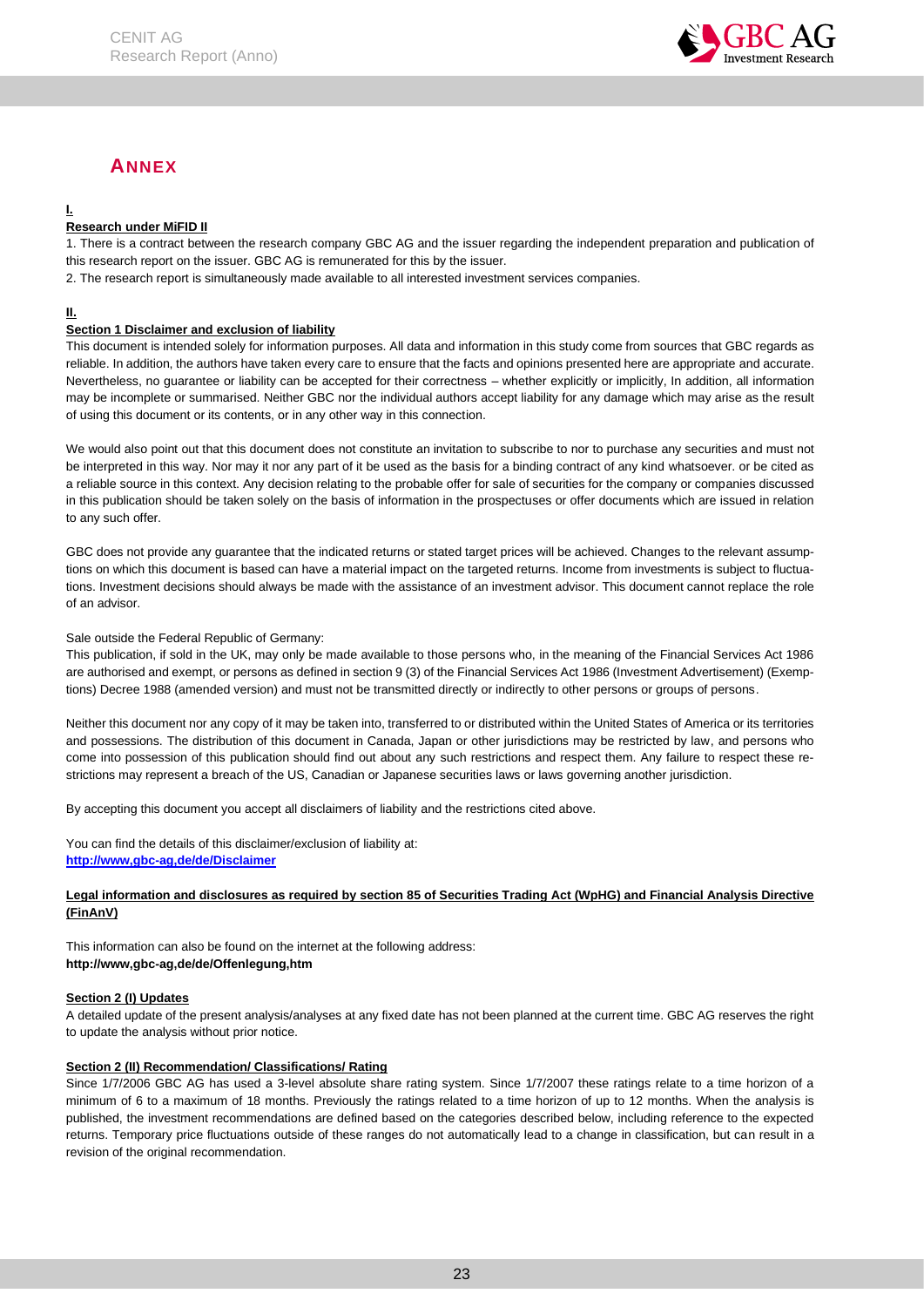

#### **The recommendations/ classifications/ ratings are linked to the following expectations:**

| BUY         | The expected return, based on the derived target price, incl. dividend payments within the<br>relevant time horizon is $\geq 10\%$ .             |
|-------------|--------------------------------------------------------------------------------------------------------------------------------------------------|
| <b>HOLD</b> | The expected return, based on the derived target price, incl. dividend payments within the<br>relevant time horizon is $> -10\%$ and $< +10\%$ . |
| SELL        | The expected return, based on the calculated target price, incl. dividend payments within<br>the relevant time horizon, is $\leq -10\%$ .        |

GBC AG's target prices are determined using the fair value per share, derived using generally recognised and widely used methods of fundamental analysis, such as the DCF process, peer-group benchmarking and/or the sum-of-the-parts process. This is done by including fundamental factors such as e.g. share splits, capital reductions, capital increases, M&A activities, share buybacks, etc.

#### **Section 2 (III) Past recommendations**

Past recommendations by GBC on the current analysis/analyses can be found on the internet at the following address: [http://www.gbc-ag.de/de/Offenlegung](http://www.gbc-ag.de/de/Offenlegung.htm)

#### **Section 2 (IV) Information basis**

For the creation of the present analysis/analyses publicly available information was used about the issuer(s) (where available, the last three published annual and quarterly reports, ad hoc announcements, press releases, share prospectuses, company presentations, etc.) which GBC believes to be reliable. In addition, discussions were held with the management of the company/companies involved, for the creation of this analysis/these analyses, in order to review in more detail the information relating to business trends.

#### **Section 2 (V) 1, Conflicts of interest as defined in section 85 of the Securities Trading Act (WpHG)**

GBC AG and the analysts concerned hereby declare that the following potential conflicts of interest exist for the company/companies described, at the time of this publication, and in so doing meet the requirements of section 85 of the Securities Trading Act (WpHG). A detailed explanation of potential conflicts of interest is also listed in the catalogue of potential conflicts of interest under section 2 (V) 2.

#### **In relation to the security or financial instrument discussed in this analysis the following possible conflict of interest exists: (5a,6a,7,11)**

#### **section 2 (V) 2, Catalogue of potential conflicts of interest**

(1) At the time of publication, GBC AG or a legal entity affiliated with it holds shares or other financial instruments in the company analysed or the financial instrument or financial product analysed. (2) This company holds over 3% of the shares in GBC AG or a legal person connected to them.

(3) GBC AG or a legal person connected to them is a market maker or designated sponsor for the financial instruments of this company. (4) GBC AG or a legal person connected to them has, over the previous 12 months, organised or played a leading role in the public issue of financial instruments for this company.

(5) a) GBC AG or a legal entity affiliated with it has concluded an agreement with this company or issuer of the analysed financial instrument in the previous 12 months on the preparation of research reports for a fee. Under this agreement, the draft financial analysis (excluding the valuation section) was made available to the issuer prior to publication.

(5) b) After receiving valid amendments by the analysed company or issuer, the draft of this analysis was changed.

(6) a) GBC AG or a legal entity affiliated with it has concluded an agreement with a third party in the previous 12 months on the preparation of research reports on this company or financial instrument for a fee. Under this agreement, the third party and/or company and/or issuer of the financial instrument has been given access to the draft analysis (excluding the valuation section) prior to publication.

(6) b) After receiving valid amendments by the third party or issuer, the draft of this analysis was changed.

(7) The analyst responsible for this report holds shares or other financial instruments of this company at the time of publication.

(8) The analyst responsible for this company is a member of the company's Executive Board or Supervisory Board.

(9) The analyst responsible for this report received or purchased shares in the company analysed by said analyst, prior to the time of publication.

(10) GBC or a related legal party has closed an agreement with the underlying company regarding consulting services during the previous 12 months.

(11) GBC or a related legal party has a significant financial interest in the analysed company, for example to get mandated by the analysed company or to provide any kind of services (such as the organization of fairs, roundtables, road shows, etc.).

(12) At the time of the financial analysis, the analysed company is in a financial instrument or financial product (e.g. certificate, fund, etc.) managed or advised by GBC AG or its affiliated legal entity.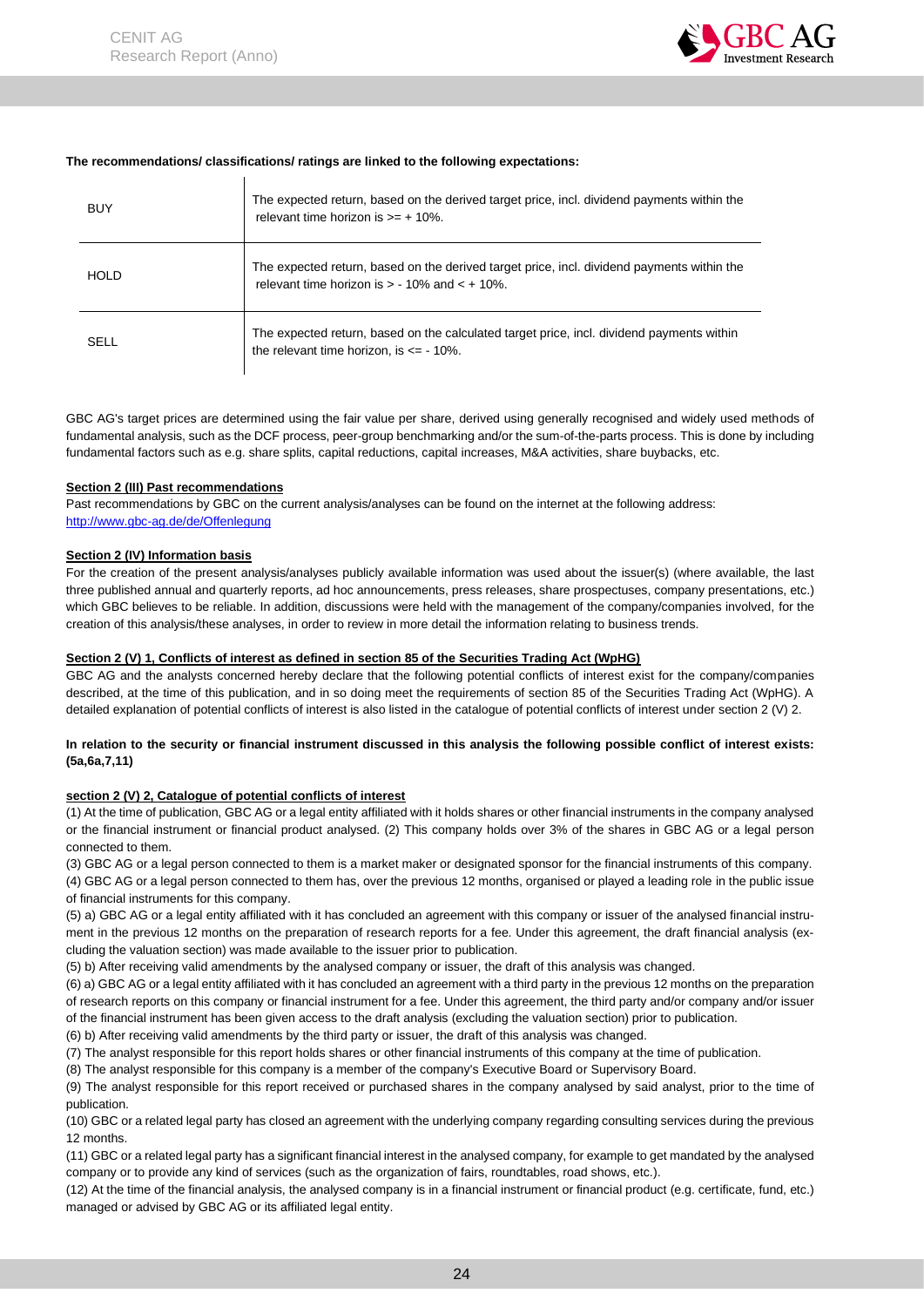

#### **Section 2 (V) 3, Compliance**

GBC has defined internal regulatory measures in order to prevent potential conflicts of interest arising or, where they do exist, to declare them publicly. Responsibility for the enforcement of these regulations rests with the current Compliance Officer, Kristina Bauer, Email: bauer@gbc-ag.de

#### **Section 2 (VI) Responsibility for report**

The company responsible for the creation of this/these analysis/analyses is GBC AG, with registered office in Augsburg, which is registered as a research institute with the responsible supervisory authority (Federal Financial Supervisory Authority or BaFin Marie-Curie-Str. 24- 28, 60439 Frankfurt, Germany).

GBC AG is currently represented by its board members Manuel Hölzle (Chairman) and Jörg Grunwald.

The analysts responsible for this analysis are: **Cosmin Filker, Dipl. Betriebswirt (FH), Vice Head of Research Marcel Goldmann, M.Sc., Financial Analyst**

Other person involved in this study: **Jörg Grunwald, Board of Directors**

#### **Section 3 Copyright**

This document is protected by copyright. It is made available to you solely for your information and may not be reproduced or distributed to any other person. Any use of this document outside the limits of copyright law shall, in principle, require the consent of GBC or of the relevant company, should the rights of usage and publication have been transferred.

GBC AG Halderstraße 27 D 86150 Augsburg Tel,: 0821/24 11 33-0 Fax,: 0821/24 11 33-30 Internet: http://www,gbc-ag,de

E-Mail: compliance@gbc-ag.de